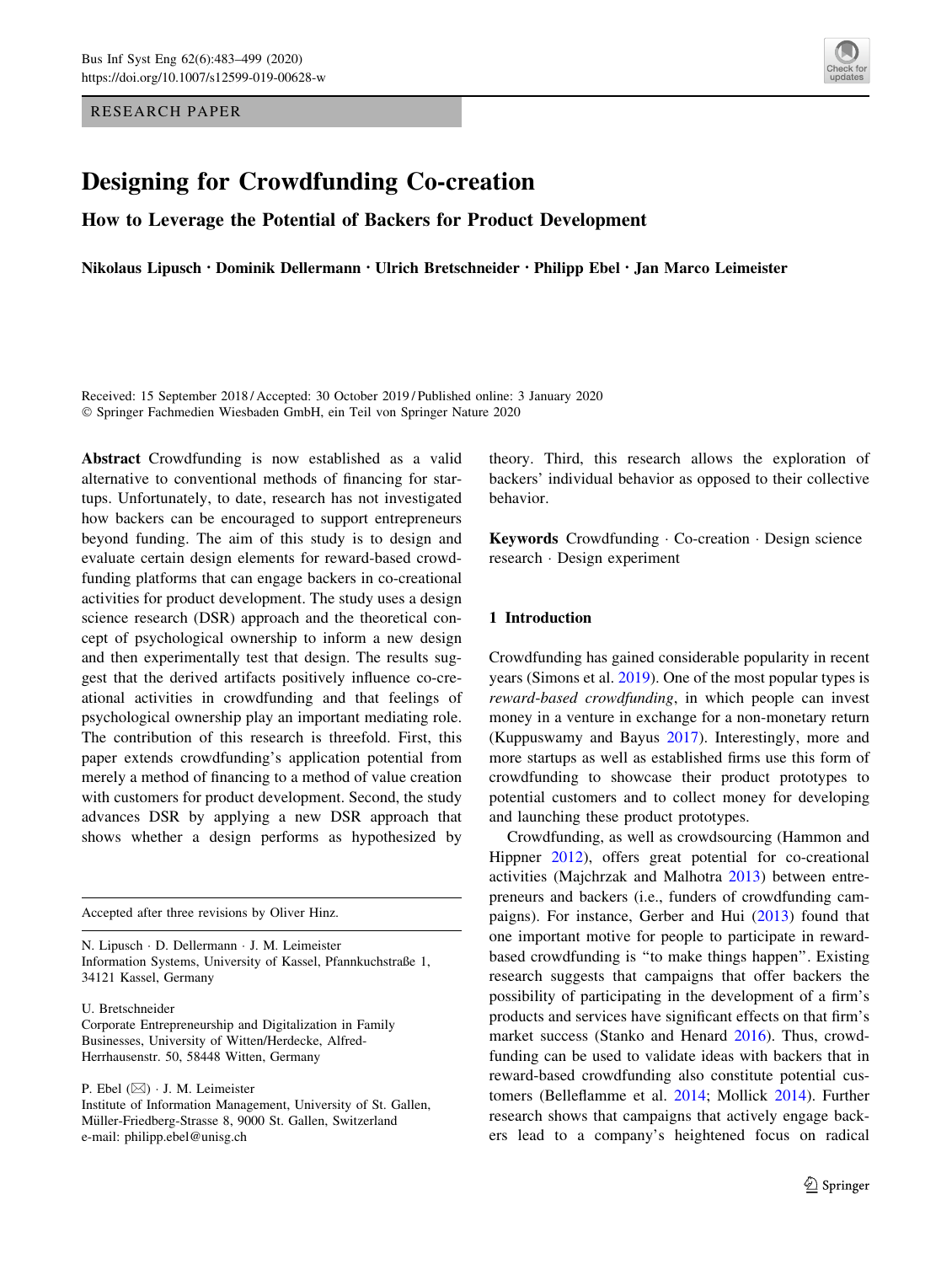product development, thereby significantly affecting the product's future market success (Stanko and Henard [2016,](#page-15-0) [2017](#page-15-0)). The engagement of backers is mostly enabled through IT functionalities inherent to crowdfunding platforms that allow entrepreneurs to visually present their business ideas (e.g., video uploads) and to communicate with potential backers<sup>1</sup> (e.g., updates and comments).

Although the above findings provide a first hint toward reward-based crowdfunding's potential to harness the crowd for a start-up's innovation activities, research on this topic is still embryonic. There is relatively little research to date that discusses how start-ups can systematically use reward-based crowdfunding platforms to harness the cocreation potential of early customers for their innovation activities. Therefore, relatively little is understood about how crowdfunding platforms must be designed in order to encourage and foster customer participation in innovation activities such as the co-creation of new products.

To study the aforementioned ''research-/design-gap'', we employ a design science research (DSR) approach (Hevner and Chatterjee [2010\)](#page-14-0) to design an IT artifact to encourage the co-creation behavior of potential customers in crowdfunding campaigns. To derive the design requirements for our artifact, our study applies psycho-logical ownership theory (Pierce et al. [2003\)](#page-15-0). Accordingly, we address the following research question:

# Research Question How can crowdfunding platforms be designed that facilitate potential customers' co-creation engagement in developing new products?

In order to answer this question, our study follows the DSR process proposed by Kuechler and Vaishnavi [\(2008](#page-15-0)), who distinguish between awareness of the problem, suggestion, development, evaluation, and conclusion. In order to create awareness regarding the potential of potential customers' co-creation engagement in crowdfunding, we first review literature on the topic of crowdfunding. Based on this awareness and following a theory-driven design approach, we derive our design requirements and develop a set of design principles. The resulting design principles further guide us in the development of a more concrete instantiation of our IT artifact. Finally, we evaluate our artifact in an experiment.

The main contributions of our study are threefold. First, we introduce the concept of crowdfunding co-creation to evolve reward-based crowdfunding from a mere method of financing to a more holistic approach for product development. In doing so, we consider crowdfunding platforms as adaptable and evolving artifacts that offer room for improvement (Zhao and Zhu [2014\)](#page-16-0). Second, our design approach contributes to methodological advances in DSR (Niehaves and Ortbach [2016](#page-15-0)) by establishing and examining a link between the design of our artifact, its effect on human psychology, and how this relationship affects cocreation behavior (i.e., our design goal). Third, this research provides the first examination of individual crowdfunding behavior by examining psychological antecedents to crowdfunding co-creation.

The remainder of this paper is as follows: (1) we set the context of this study by reviewing current literature on 'crowdfunding' and co-creation to define 'crowdfunding co-creation'; (2) we determine meta design requirements from the definition of crowdfunding co-creation; (3) we derive a meta design to address our requirements based on knowledge drawn from psychological ownership theory, and (4) we develop and evaluate an artifact (i.e., design elements) according to this design.

#### 2 Theoretical Background

#### 2.1 Current Crowdfunding Research

Crowdfunding has received substantial interest from academics as well as practitioners in recent years (Kuppuswamy and Bayus [2017;](#page-15-0) Mollick [2014\)](#page-15-0). Current research on crowdfunding revolves around four major research streams as well as a number of diverse research topics (Beaulieu et al. [2015\)](#page-13-0). The four major research streams include research on the types of crowdfunding, the success factors within a crowdfunding campaign, contribution behavior of individuals in crowdfunding ecosystems, and the design of information technology (e.g., platforms) facilitating the crowdfunding process. Other research topics include the impact of crowdfunding, privacy issues in crowdfunding, as well as the viability of crowdfunding. Table [1](#page-2-0) summarizes these research streams and provides a listing of literature within each stream.

One stream of literature in the field of crowdfunding concerns the different types of funding models that are employed by the capital seeker. Most research distinguishes four types of crowdfunding models: donation-, reward-, lending-, and equity-based crowdfunding (Bradford [2012;](#page-14-0) Griffin [2012;](#page-14-0) Gierczak et al. [2016](#page-14-0)). The main difference between these crowdfunding types lies in their exchange conditions (i.e., what investors get in return for their investment) as well as the purposes they are used for. For example, in donation-based crowdfunding, donors are usually not rewarded through a financial or material return, which is why this type of crowdfunding is mostly applied for social or philanthropic projects (Giudici et al. [2012](#page-14-0); Meyskens and Bird [2015\)](#page-15-0). On the other hand, in equity-

<sup>&</sup>lt;sup>1</sup> In the following we will refer to backers mostly as potential customers since in reward-based crowdfunding most supporters are potential buyers of the product.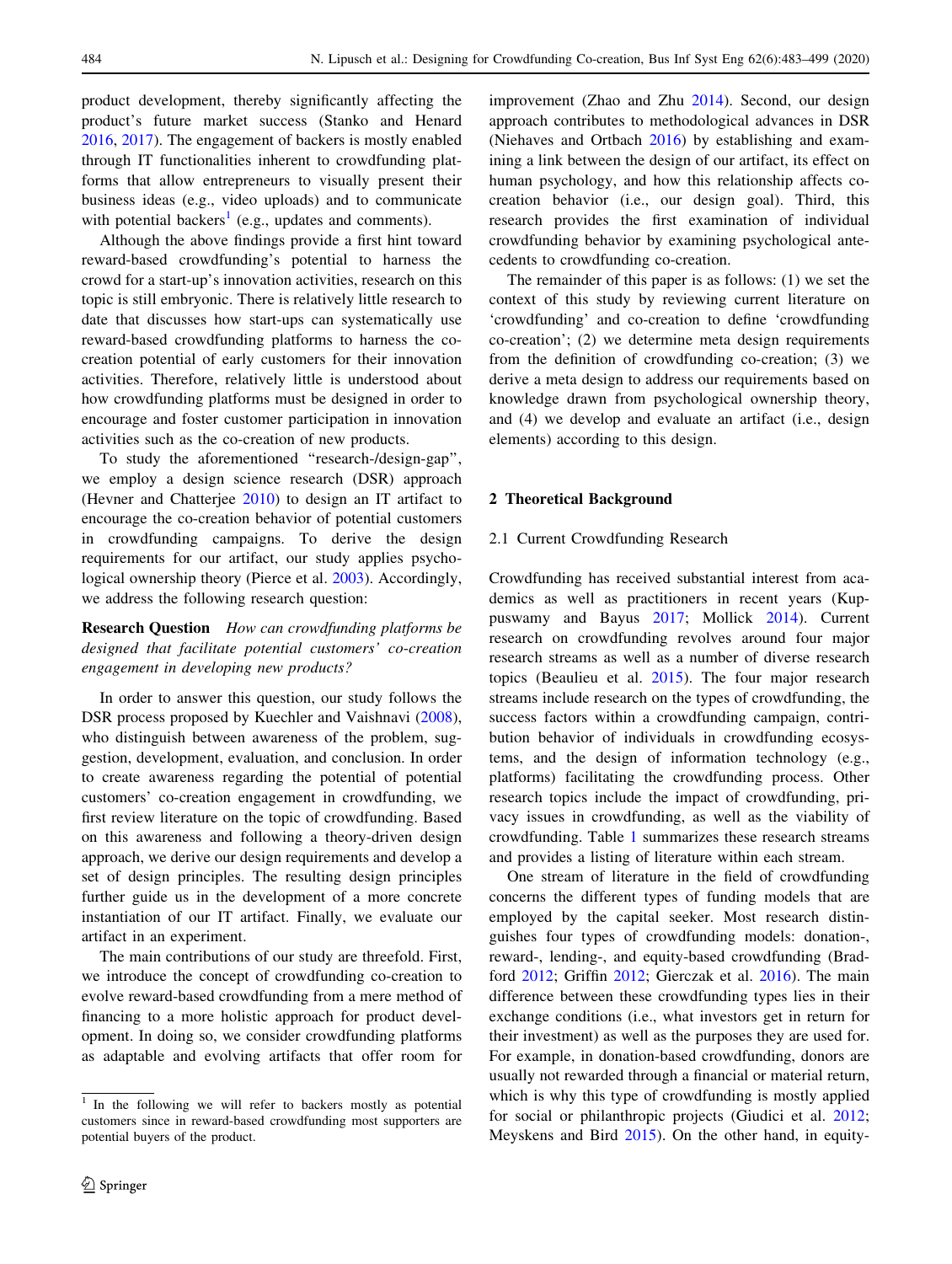| Stream                                 | Topics                                                                                                                                                                                                                                         | Literature                                                                                                                                                                                                                                                                                                                                                                                                     |
|----------------------------------------|------------------------------------------------------------------------------------------------------------------------------------------------------------------------------------------------------------------------------------------------|----------------------------------------------------------------------------------------------------------------------------------------------------------------------------------------------------------------------------------------------------------------------------------------------------------------------------------------------------------------------------------------------------------------|
| Crowdfunding<br>types                  | Donation-based crowdfunding<br>Reward-based crowdfunding<br>Lending-based crowdfunding<br>Equity-based crowdfunding                                                                                                                            | Bradford (2012), Griffin (2012), Meyskens and Bird (2015), Mitra (2012),<br>Giudici et al. $(2012)$ , Thies et al. $(2014)$ and Belleflamme et al. $(2014)$                                                                                                                                                                                                                                                    |
| Success factors                        | Effects of project quality and the size of the<br>entrepreneur's social network<br>Effects of videos, use of updates and<br>comments, and use of social media<br>Effects of linguistic cues, campaign targets,<br>and previous backing-history | Mollick (2014), Kuppuswamy and Bayus (2017), Clauss et al. (2018),<br>Thies et al. $(2014)$ , Lukkarinen et al. $(2016)$ , Courtney et al. $(2017)$ ,<br>Allison et al. (2015), Lin and Viswanathan (2015), Belleflamme et al.<br>$(2014)$ , Zvilichovsky et al. $(2018)$ , Ahlers et al. $(2015)$ , Calic and<br>Mosakowski (2016), Davis et al. (2017), Leung and Sharkey (2013) and<br>Moss et al. $(2015)$ |
| Contribution<br>behavior               | Motivation of capital givers<br>Effects of financial return on contribution<br>behavior<br>Effects of network effects on contribution<br>behavior                                                                                              | Bretschneider and Leimeister $(2017)$ , Jiang et al. $(2018)$ , Ley and Weaven<br>$(2011)$ , Thies et al. $(2016, 2018)$ , Hong et al. $(2018)$ , Gerber and Hui<br>$(2013)$ , Zvilichovsky et al. $(2018)$ , Cholakova and Clarysse $(2015)$ ,<br>Colombo et al. $(2015)$ , Lin et al. $(2013)$ , Sonenshein et al. $(2011)$ and<br>Zhang and Liu $(2012)$                                                    |
| Design of<br>information<br>technology | Role of crowdfunding platforms in mediating<br>transactions<br>Role of IT in managing information and risk<br>between entrepreneurs and backers<br>Effect of information technology on fraudulent<br>behavior and on intensity of competition  | Burtch et al. (2018), Haas et al. (2014), Cumming et al. (2015), Roma<br>et al. $(2018)$ , Siering et al. $(2016)$ and Wessel et al. $(2017)$                                                                                                                                                                                                                                                                  |
| Other                                  | Viability of crowdfunding<br>Impact of crowdfunding on socio-economic<br>factors<br>Privacy issues in crowdfunding systems                                                                                                                     | Braet et al. $(2013)$ , Mutengezanwa et al. $(2011)$ , Burtch et al. $(2013)$ ,<br>Hong et al. $(2018)$ , Drover et al. $(2017)$ , Iyer et al. $(2015)$ and Mollick<br>and Nanda $(2015)$                                                                                                                                                                                                                      |

<span id="page-2-0"></span>Table 1 Research streams within crowdfunding literature. Adapted from Beaulieu et al. [\(2015](#page-13-0))

and lending-based crowdfunding, investors obtain a financial reward either in the form of interests or a holding in the company (Mitra [2012\)](#page-15-0). Therefore, these crowdfunding types are commonly used for commercial purposes such as granting backers or companies a loan.

The type of crowdfunding that has received most research interest so far is reward-based crowdfunding. Reward-based crowdfunding differs from the other types of crowdfunding in how it rewards backers. In reward-based crowdfunding, backers are rewarded with non-monetary rewards, which can take various forms, such as the product that is advertised by the campaign, mementos of the campaign, invitations to events as well as the appreciation of supporters (Thies et al. [2014\)](#page-16-0). Entrepreneurs can use this flexible reward scheme to  $pre-sell<sup>2</sup>$  their products and services as well as to determine customers preferences and willingness to pay for certain services and products (Belleflamme et al. [2014](#page-14-0); Mitra [2012\)](#page-15-0). Because of these unique properties, reward-based crowdfunding is often used by companies that develop new products and services for B2C markets.

The second stream of research examines the factors that positively influence the success of a campaign. Previous research in this field shows that an entrepreneur's probability to successfully raise money via crowdfunding is dependent upon factors such as project quality and the size of the entrepreneur's social network (Mollick [2014;](#page-15-0) Davis et al. [2017](#page-14-0)). Further research suggests that crowdfunding success is positively related to the use of interactive media, such as videos (Mollick [2014\)](#page-15-0), the regular use of updates and comments (Clauss et al. [2018](#page-14-0); Kuppuswamy and Bayus [2017](#page-15-0)), and the use of social media (Courtney et al. [2017](#page-14-0); Lukkarinen et al. [2016](#page-15-0); Thies et al. [2014](#page-16-0)). In addition, existing research examined how linguistic cues as well as the campaign targets can help the entrepreneur to build a community around her campaign (Allison et al. [2015](#page-13-0); Lin and Viswanathan [2015](#page-15-0); Ahlers et al. [2015;](#page-13-0) Calic and Mosakowski [2016;](#page-14-0) Leung and Sharkey [2013;](#page-15-0) Lin et al. [2013](#page-15-0); Moss et al. [2015\)](#page-15-0). Moreover, the entrepreneur's ability to address the right community in order to reach her funding goal – as well as her previous backing-history – have been investigated (Belleflamme et al. [2014](#page-14-0)).

 $\frac{2}{2}$  Pre-selling refers to a process where users/backers can acquire the rights for a certain product or the rights associated with a certain product (i.e., the product itself or the rewards discussed earlier) even before it has been produced.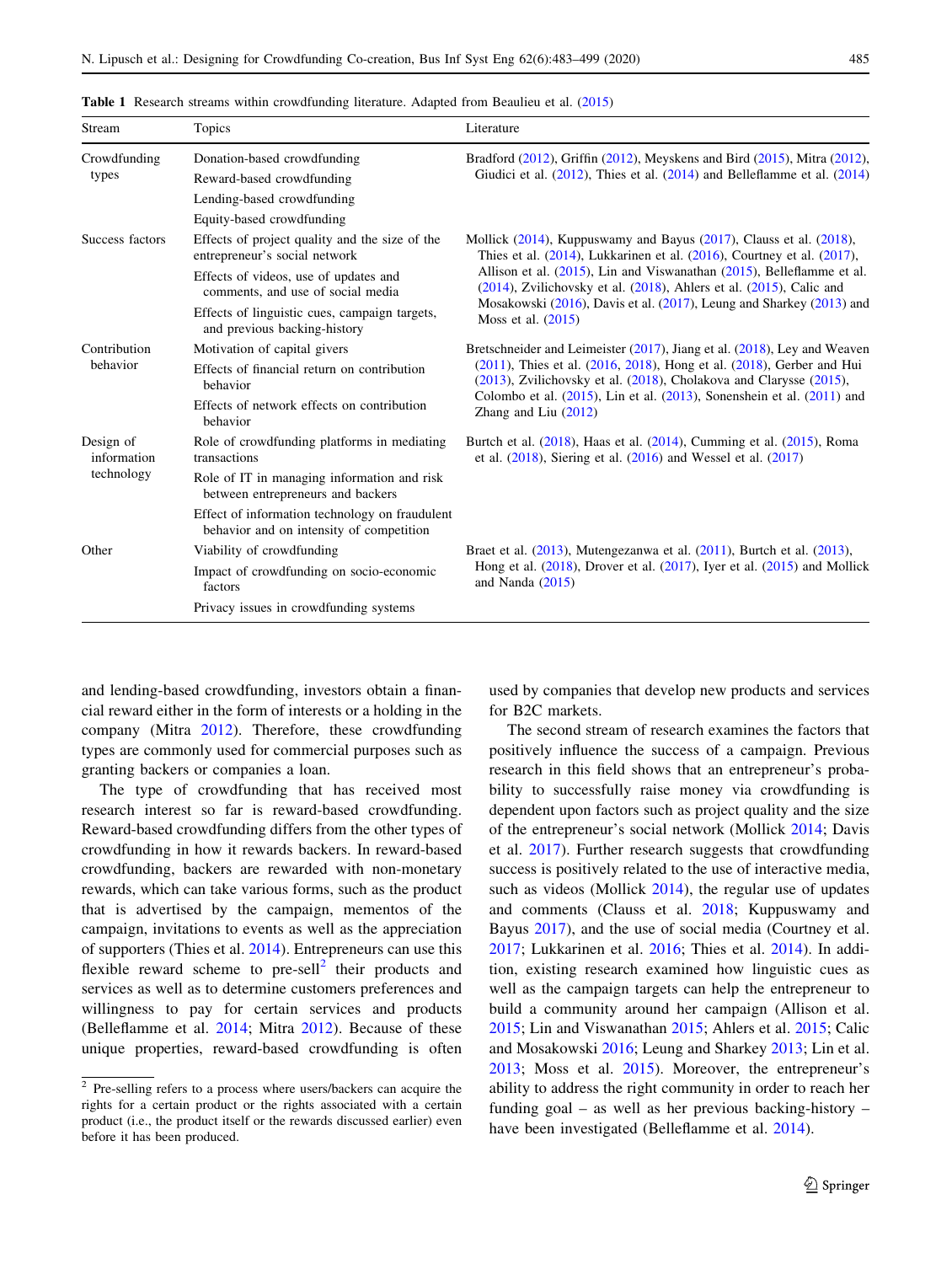The third research stream looks at the contribution behavior of individuals in a crowdfunding ecosystem. Existing research in this stream includes research by Gerber et al. (2013), Bretschneider and Leimeister [\(2017](#page-14-0)), as well as Cholakova and Clarysse [\(2015](#page-14-0)), who investigated the motivation of capital givers. They were able to show that backers in crowdfunding are motivated beyond financial return and participate in crowdfunding for reasons such as to help others or to be part of a community. The influence of network effects on the contribution behavior has also been investigated in previous research (Jiang et al. [2018;](#page-15-0) Ley and Weaven [2011;](#page-15-0) Thies et al. [2016,](#page-16-0) [2018](#page-16-0); Hong et al. [2018;](#page-14-0) Zvilichovsky et al. [2018](#page-16-0); Colombo et al. [2015;](#page-14-0) Sonenshein et al. [2011](#page-15-0); Zhang and Liu [2012](#page-16-0)).

The fourth research stream is concerned with the design of information technology (e.g., platforms) facilitating the crowdfunding process as well as interactions between different platform actors. Existing research in this stream shows that crowdfunding platforms have an important role in mediating transactions between capital seekers and capital givers (Burtch et al. [2018;](#page-14-0) Haas et al. [2014](#page-14-0)). In addition, it shows that IT mechanisms are crucial in efficiently managing information and risk between entrepreneurs and backers (Cumming et al. [2015;](#page-14-0) Roma et al. [2018\)](#page-15-0). Apart from that, the effect of information technology on fraudulent behavior (Siering et al. [2016\)](#page-15-0) and on the intensity of competition between crowdfunding campaigns (Wessel et al. [2017](#page-16-0)) has been investigated.

In looking for other important research topics in the field of crowdfunding, we identified studies that deal with the viability of crowdfunding and its impact on socio-economic factors as well as with privacy issues in crowdfunding. Regarding the viability of crowdfunding, Braet et al. [\(2013](#page-14-0)) posit that in small markets, like the movie industry, crowdfunding does not have the potential to be successful on a long-term basis. Contrary to that, Mutengezanwa et al. [\(2011](#page-15-0)) were able to show a positive relationship between microcredits that have been realized via crowdfunding and the socio-economic lives of people. Also, the ability to predict future market success with the help of crowdfunding has been investigated in previous research endeavors (Mollick and Nanda [2015;](#page-15-0) Iyer et al. [2015\)](#page-14-0). In addition to that, previous research found support for the assumption that crowdfunding has a positive influence on creating awareness and attention for a new venture (Burtch et al. [2013;](#page-14-0) Drover et al. [2017\)](#page-14-0). Also, Burtch and Chan [\(2019](#page-14-0)) reported on evidence for the positive effect of the success of medical crowdfunding campaigns on the reduction of personal bankruptcy filings. When it comes to privacy issues in crowdfunding systems, existing research investigated how far social norms for information sharing and the provision of information

control mechanisms are able to facilitate the success of crowdfunding campaigns (Burtch et al. [2013](#page-14-0)).

One thing that all the afore-mentioned research has in common is that it conceives of crowdfunding as mainly a funding mechanism. However, there is more recent research suggesting that crowdfunding offers considerable value beyond funding. For example, Stanko and Henard [\(2016](#page-15-0)) suggest that crowdfunding offers entrepreneurs opportunities to actively integrate backers into a company's innovation activities (e.g., product development activities). Their research further shows that crowdfunding campaigns that integrate their customers in innovation activities during crowdfunding are more likely to be commercially successful (Stanko and Henard [2017\)](#page-15-0). A similar finding is reported by Brem et al.  $(2017)$  $(2017)$ , who show that crowdfunding democratizes innovation by allowing companies to integrate customers in the large-scale commercialization of the companies' products and services. While these studies provide initial evidence that crowdfunding can be used to interact with customers for other reasons than funding, there is still relatively little understanding on how existing crowdfunding infrastructures can be used to systematically leverage backers to co-create new products.

## 2.2 The Co-creational Potential of Reward-Based Crowdfunding

Co-creation denotes an active, creative, and social process that is based on collaboration (Roser et al. [2013](#page-15-0)), in which companies seek to transfer innovative solutions from customers to a firm (Seybold [2006;](#page-15-0) Tapscott and Williams [2008](#page-16-0)). Information technologies (IT) play a critical role in enabling co-creation. The web offers new possibilities to design virtual environments in such a way that they increase customers' experiences with a product, thereby easing the process for customers to co-create new products with companies as well as stimulating their potential to come up with innovative product ideas (Füller and Matzler [2007](#page-14-0); Hippel and Katz [2002;](#page-14-0) Nambisan [2002\)](#page-15-0).

Virtual Ideas Communities (VIC) are a good example of such virtual environments. VICs – where distributed groups of individual customers and product users focus on voluntarily sharing and collaborating on new ideas – are used by firms as a practice for integrating customers into ideation for new product development (Bayus [2013](#page-13-0); Bretschneider et al. [2015;](#page-14-0) Di Gangi and Wasko [2009](#page-14-0)). VICs provide certain IT functionalities for idea uploading, storage, commenting, and visualization. This means that in VICs customers can post their ideas, vote for presented ideas, and comment on other customers' ideas and thereby help improve ideas in a collaborative manner (Bayus [2013](#page-13-0); Bretschneider et al. [2015\)](#page-14-0). Other examples that have been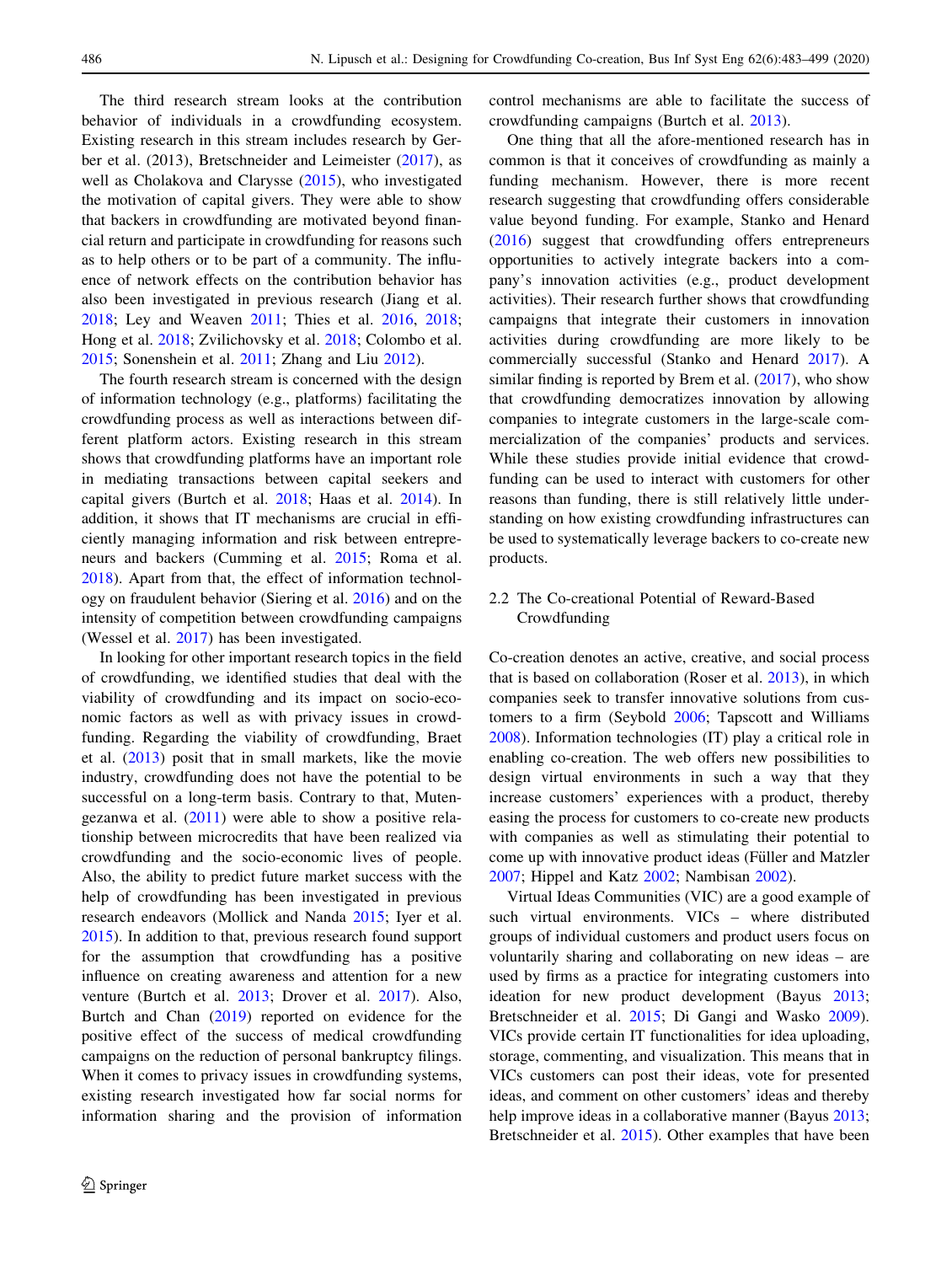<span id="page-4-0"></span>shown to effectively support the co-creation of ideas include toolkits for innovation (Hippel [2001](#page-14-0)), idea competitions (Schweitzer et al. [2012\)](#page-15-0), and forums (Di Gangi and Wasko [2009\)](#page-14-0).

Since crowdfunding shares a lot of functionalities with the above-mentioned tools – for example, it provides backers with functionalities to upload and update their business ideas and to receive feedback on them – we believe that it offers a promising environment for entrepreneurs to collaborate with potential customers on the development of new products. One type of crowdfunding that is particularly conducive to engage potential customers in such co-creational activities is reward-based crowdfunding (Lipusch et al. [2018\)](#page-15-0). One of the main reasons for this is reward-based crowdfunding's focus on consumer products as well as its flexible reward and selling agreements allow companies to collect customer preferences before the product goes into mass production. Rewardbased crowdfunding also features certain characteristics that differentiate it from other common co-creation methods. In contrast to other co-creation methods that rely on potential customers or proxies of real customers, rewardbased crowdfunding allows entrepreneurs to gather feedback on products and services from actual customers (i.e., customers that like the idea or the respective product so much that they are prepared to buy it before it is made generally available). Furthermore, reward-crowdfunding allows for co-creating in a far more realistic environment because it revolves around companies with actual prototypes. Also, since crowdfunding allows potential customers to make a preliminary financial commitment, it might provide startups with more reliable feedback regarding customers' actual purchase intentions (Belleflamme et al. [2014\)](#page-14-0). This is beneficial compared to other methods such as VICs that exclusively deal with mere ideas. Finally, reward-based crowdfunding combines the best of two worlds as it can be used as a tool to collect creative product ideas (Gerber and Kuo [2012](#page-14-0)) as well as a tool for product funding.

## 2.3 How to Leverage the Co-creational Potential of Reward-Based Crowdfunding

While reward-based crowdfunding seems to offer a lot of advantages in terms of co-creating new products with customers, this potential doesn't seem to be fully utilized by current crowdfunding platforms. This is also reported by current research, suggesting that the facilities of comments and updates are rarely used in crowdfunding campaigns. This is peculiar, since current research suggests that the number of comments is a positive predictor of crowd-funding success (Mollick [2014](#page-15-0)). Further research seems to imply that the active integration of backers – one way to do so could be through more interactive communication – has a significant effect on a company's market success (Stanko and Henard [2017\)](#page-15-0). Despite this evidence, interactive cocreational activities have received almost no research attention so far. We believe that one reason why a lot of companies still fail to leverage the full potential of the crowd and the feedback that comes with it is functional fixedness (Adamson [1952](#page-13-0)). Users of crowdfunding platforms might be fixated on crowdfunding's purpose as a funding mechanism without considering the possibilities it offers beyond this functionality (Giones and Oo [2017](#page-14-0)). Against this background, it can be argued that existing platforms fail to create an environment that encourages participants to engage in more interactive co-creation (Füller and Matzler  $2007$ ; Nambisan  $2002$ ) such as, for example, product development activities. This leads us to propose our first meta-design requirement:

# DR1 Crowdfunding platforms should encourage potential customers to provide feedback on the products and services of entrepreneurs.

Active involvement in the form of allowing customers to give feedback serves as an important community benefit as it allows potential customers to influence the potential form and function of a product. It also serves a wider purpose of increasing customers' willingness to pay (Belleflamme et al. [2014\)](#page-14-0). One of crowdfunding's main benefits and distinguishing characteristics compared to other crowdsourcing approaches is the financial support that emerges from the crowd. For example, Belleflamme et al. ([2014\)](#page-14-0) define crowdfunding as an open call to an undefined group of individuals for the provision of financial resources. Thus, in contrast to the broader concept of crowdsourcing where the focus is on obtaining solution knowledge from a dispersed crowd of individuals, in crowdfunding the focus is on obtaining funds from a dispersed crowd of individuals. It is these funds that put a company into a position to take the actions that are required to solve the problem that is proposed by a crowdfunding initiative. Another advantage of this incorporated funding mechanism is that it captures the potential customers' actual (purchase) intentions and preferences more accurately (Belleflamme and Lambert [2014](#page-14-0)). We therefore argue that a study that focuses on co-creation in crowdfunding should capture the element of monetary support. This leads us to propose our second meta-design requirement:

# DR2 Crowdfunding platforms should encourage potential customers' intention to increase their financial support in a project.

Combining our two meta-design requirements, we arrive at the concept of crowdfunding co-creation that we regard as a dual-value proposition, constituting funding as well as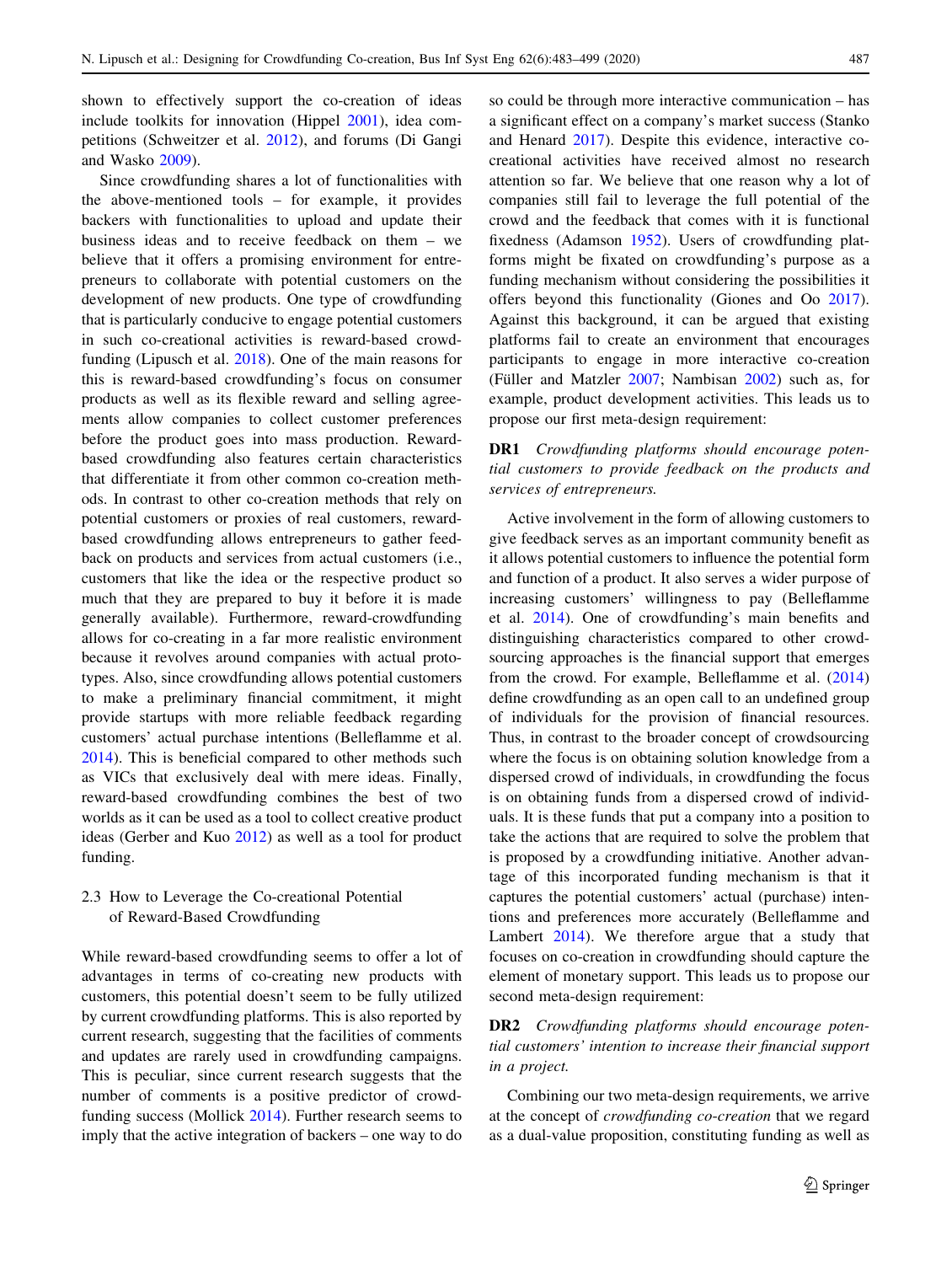feedback. Crowdfunding co-creation thereby represents the design goal that the artifact developed in this paper must satisfy.

## 3 Research Approach

To address the aforementioned meta-design requirements, we pursue a design science research (DSR) approach (Hevner and Chatterjee [2010;](#page-14-0) March and Smith [1995\)](#page-15-0). We chose this approach as it has been shown to be an effective method to design IT artifacts to solve real world problems (Hevner and Chatterjee [2010](#page-14-0); March and Smith [1995](#page-15-0); Peffers et al. [2007\)](#page-15-0). Our paper deals with a problem of this kind as it aims to construct and evaluate an IT artifact to facilitate co-creation in the context of existing crowdfunding systems. Our study follows the general DSR process proposed by Kuechler and Vaishnavi ([2008\)](#page-15-0), who distinguish between awareness of the problem, suggestion, development, evaluation, and conclusion. Figure 1 provides an overview of the actions we undertook at each process step as well as their corresponding outcomes.

In order to create awareness of the problem, we start our DSR process by reviewing literature on the topic of crowdfunding and by establishing the role of reward-based crowdfunding in the context of other co-creation methods. Based on this, we suggest a definition of crowdfunding cocreation from which we derive our meta-design requirements. To develop our artifact, we follow a theory-driven design approach.

We begin with the concept of psychological ownership, which acts as our kernel theory to explain psychological perceptions and behavior of individual customers in crowdfunding. Building on our kernel theory, we discuss three concepts that enhance psychological ownership and match these with solution knowledge derived from related literature to arrive at design principles. The design principles further guide us in the development of a more concrete instantiation (i.e., design elements) of our IT artifact. Finally, we evaluate our artifact (i.e., our design elements) in an experiment (i.e., evaluation). We conclude our design process by discussing the implications of our design for research and practice.

To evaluate our design elements, we refer to the framework proposed by Niehaves and Ortbach ([2016\)](#page-15-0) (see Fig. [2](#page-6-0)). We follow this approach as it helps us to address a common shortcoming of current DSR approaches, namely to overcome the conceptual gap that often exists between the design of an artifact and its intended design goal (Niehaves and Ortbach [2016](#page-15-0)). Thus, while current theoryinformed design approaches can usually show that a design has a certain effect, they often cannot show ''how'' these effects unfold. Our framework however is comprehensive and includes both a design model and a measurement model. We distinguish between the design model which mainly constitutes cause-related aspects of an artifact (i.e., theories and knowledge used to inform design as well as the actual design), and the measurement model which mainly constitutes effect-related aspects of an artifact (i.e., the outcome of the design as well as how the outcome comes to be). By including both models in our framework, we are not only able to explain how theory helps us to arrive at our design, but we can also show if our design works the way it was intended (i.e., as theorized). In other words, we not only show how psychological ownership theory informs the design of our artifact (composed of



Fig. 1 General design science research approach. Adapted from Kuechler and Vaishnavi ([2008\)](#page-15-0)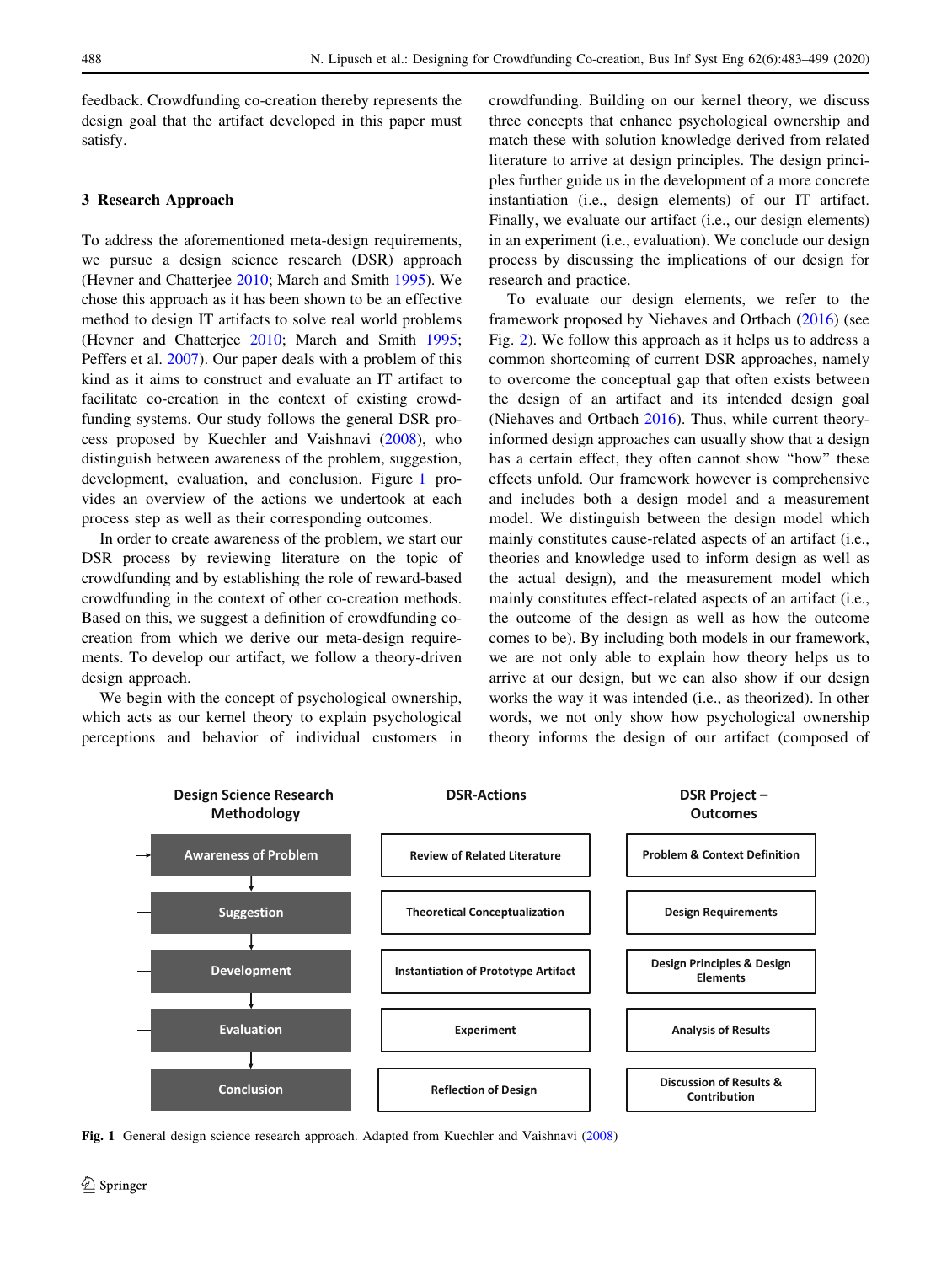<span id="page-6-0"></span>

Fig. 2 Proposed evaluation framework. Adapted from Niehaves and Ortbach [\(2016](#page-15-0))

three design elements), but we are also able to explain how our artifact in turn influences potential customers' psychological ownership feelings (as operationalized by Avey et al. ([2009](#page-13-0)) and how these feelings mediate the outcome our design is aiming for (i.e., crowdfunding co-creation).

#### 4 Development of a Solution

4.1 Translating the Concept of Psychological Ownership into Design Principles

To come up with a solution that addresses our meta design requirements, we aim to design a new IT artifact for a crowdfunding platform that will increase the crowdfunding co-creation behavior of potential customers. As mentioned before, we define crowdfunding co-creation as a combination of funding and feedback that is provided by potential customers (also see Fig. 2). Although we argue in chapter 2.2 that crowdfunding platforms offer an infrastructure that would theoretically enable co-creation, one thing that is missing is a set of principles that would encourage potential customers to engage in co-creational activities more frequently. To this end, we draw on the psychological ownership theory (POT) (Pierce et al. [2003\)](#page-15-0) as a guiding concept to inform the design of a suitable solution. In the following, we elaborate on the concept of psychological ownership that we use to derive adequate design principles that help us to develop our artifact toward a more concrete solution (i.e., an artifact prototype that can be evaluated).

Psychological ownership is the feeling that something is yours and it suggests that factual ownership of an object is not necessary to elicit ownership feelings toward that object (Kahneman et al. [1991;](#page-15-0) Thaler [1980](#page-16-0)). The difference between psychological and factual ownership can be explained by the following example. A worker may feel that a product she manufactured at work is hers (i.e., psychological ownership), but legal ownership of it is actually conferred to the organization (Van Dyne and Pierce [2004](#page-16-0)).Consequently, psychological ownership refers to a state of mind or feeling that makes people perceive a certain target as theirs despite not factually owning this target. Psychologists found that feelings of psychological ownership about different things can emerge in different ways. One way in via intimate knowledge: i.e., the more we know something about an object, the more likely we are to feel it belongs to us (Van Dyne and Pierce [2004](#page-16-0)). Another way is self-investment. By expending physical and mental energies, time, ideas, or skills on something, we begin to feel greater ownership (Van Dyne and Pierce [2004](#page-16-0)). Finally, there is control. Having control over a target can result in psychological ownership due to enhanced feelings of self-determination and responsibility (Van Dyne and Pierce [2004](#page-16-0); Furby [1978\)](#page-14-0).

These psychological ownership feelings, in turn, have important psychological as well as behavioral consequences. Regarding the psychological effects, people have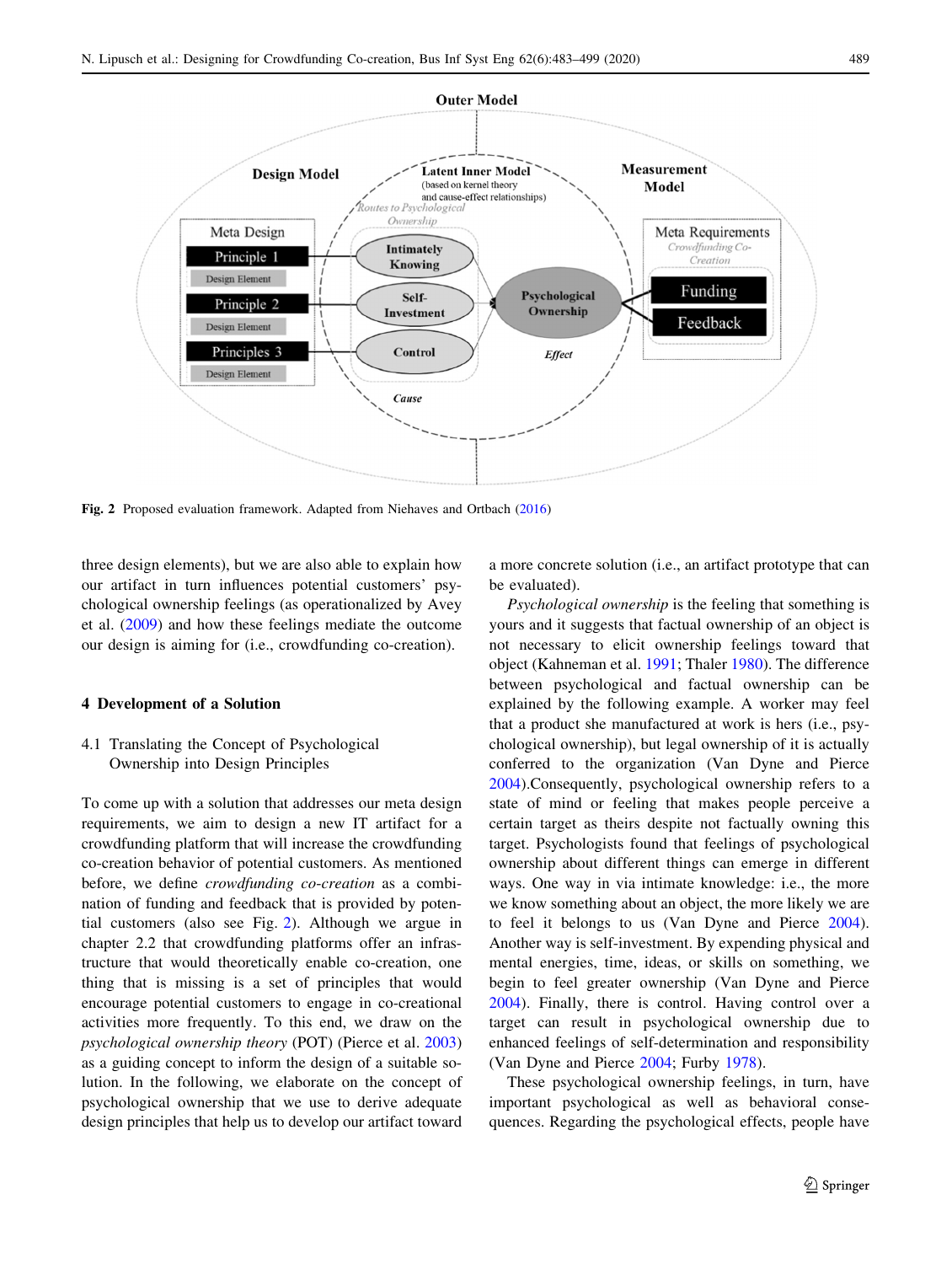been shown to strongly identify with and attribute increased value toward objects they have developed these feelings for (Thaler [1980\)](#page-16-0). In terms of behavioral implications, psychological ownership has been shown to be strongly associated with favorable behaviors. For example, it has been found that workers with high levels of psychological ownership are more likely to engage in extrarole behavior that benefits the organization as well as exhibit more commitment and loyalty toward their organization (Avey et al. [2009;](#page-13-0) Van Dyne and Pierce [2004\)](#page-16-0).

This effect – namely that higher levels of psychological ownership in an individual lead to a certain behavior of this individual – is also acknowledged in investigations from the field of consumer behavior. For example, in different experiments, Fuchs et al. [\(2010](#page-14-0)) and Dickert et al. ([2018\)](#page-14-0) found that consumers with higher levels of psychological ownership feelings about certain products are more likely to make positive buying decisions concerning these products and more often give feedback on these products. This situation is comparable to our concept of crowdfunding cocreation, in which potential customers make decisions for pre-selling prototypes and give feedback on these prototypes. Therefore, we argue that to address our design requirements (i.e., to increase peoples' likeliness to engage in co-creational activities) on a psychological level, the design for new IT artifacts for crowdfunding platforms must enhance the psychological ownership of potential customers. While research seems to suggest that psychological ownership feelings positively influence peoples' behavior, to the best of our knowledge, information on how to systematically design IT artifacts for crowdfunding platforms that foster such feelings is nascent. In order to develop design principles for such IT artifacts, we rely on the above-mentioned three main concepts from the psychological ownership theory (Pierce et al. [2003\)](#page-15-0): ''intimately knowing", "self-investment", and "controlling".

#### 4.1.1 Intimately Knowing

The concept of ''intimately knowing'' relates to the fact that strong ownership feelings toward objects often emerge from a lived relationship with these objects (Beaglehole [1932;](#page-13-0) Weil [1952](#page-16-0)). What is meant by this is that people develop strong ownership feelings toward things they regularly engage, interact, and associate with. In line with this, it is argued that such feelings emerge as part of an ongoing process of association in which individuals accumulate information about the object to be owned (Beggan and Brown [1994](#page-14-0); Rudmin and Berry [1987\)](#page-15-0). The more information individuals accumulate about the ownership target, the higher are the feelings of ownership they develop and hence the attachment to the object (Beggan and Brown [1994;](#page-14-0) Rudmin and Berry [1987\)](#page-15-0). Building on

this notion of getting to intimately know an object, we argue that a crowdfunding platform must allow potential customers to get to know a campaign's product in order for them to be motivated to engage in co-creational activities regarding that product. Since the web makes it difficult to ''feel, touch and try'' (Jiang and Benbasat [2004\)](#page-15-0) a product, it is important to create a virtual product experience (Nambisan [2002\)](#page-15-0). Creating such an experience usually goes beyond consuming information that is single-handedly provided by the creator of the product (e.g., web-based product manuals or videos); it involves discovering the product through multiple and heterogenous information sources. Thus, similar to an online shopping experience, potential customers of a crowdfunding platform must be given the chance to gradually acquire information on a product and compare this information against other information sources. In line with this, we propose the following design principle (DP):

DP1 Crowdfunding platforms must provide potential customers with rich and multiple sources of information of a product to positively influence the crowdfunding cocreation behavior of potential customers.

## 4.1.2 Self-Investment

The concept of "self-investment" (Rochberg-Halton [1980\)](#page-15-0) relates to the fact that we develop strong ownership feelings toward things we do. The most prominent analogy to understand this concept of self-investment might be the relationship between work and psychological ownership. Philosophers argue that there is a strong relationship between labor and ourselves in a sense that we feel strongly attached to what we create, shape, or produce (Locke and Laslett [1988](#page-15-0)). Since labor entails our physical and psychologic effort as well as a certain time investment, the outcome of our labor contains much of ourselves, which naturally leads individuals to develop high ownership feelings toward these outcomes. Self-investment not only refers to work-related outcomes, but also pertains to investing thoughts and ideas in an object. Building on this idea of self-investment, we argue that it is important that crowdfunding platforms enable various forms of self-investment in order to positively influence the co-creational efforts of potential customers toward a certain product. Therefore, we argue that crowdfunding platforms have to act as ''engines for creation'' (Ondrejka [2007](#page-15-0)). This means that crowdfunding platforms need to be interactive (Kohler et al. [2011](#page-15-0); Williams and Cothrel [2000](#page-16-0)) in a sense that they encourage co-creation behavior among potential customers. This is especially important in crowdfunding systems, where potential customers often do not perceive the opportunity to create value beyond funding (Giones and Oo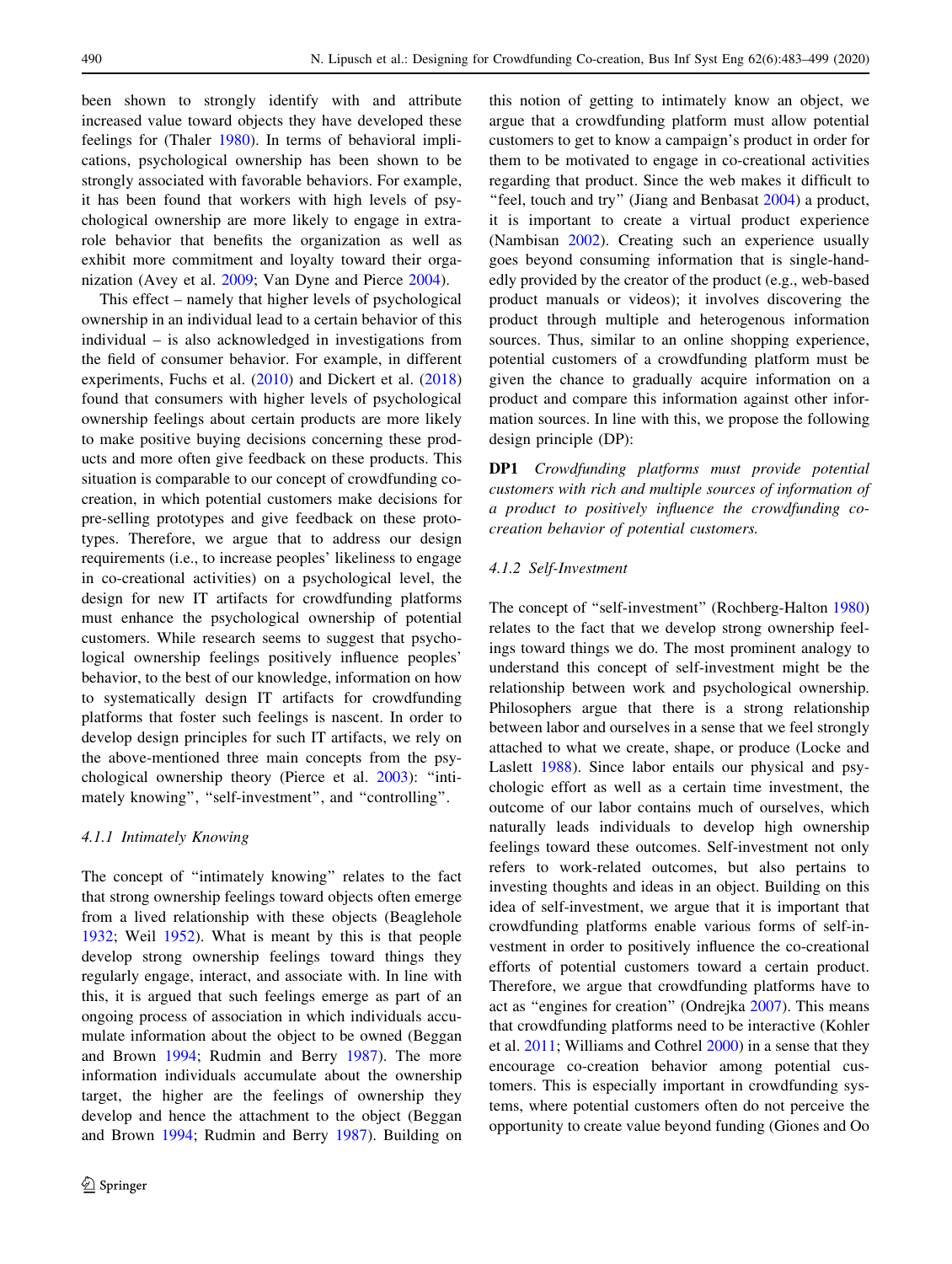[2017\)](#page-14-0) (see chapter 2.3). Consequently, new design elements of crowdfunding platforms have to encourage potential customers to engage in co-creational activities beyond funding. This leads us to propose the following design principle:

DP2 Crowdfunding platforms must provide ways to encourage potential customers to state their preferences, thoughts, ideas, and feedback on the campaign's product to positively influence the crowdfunding co-creation behavior of potential customers.

#### 4.1.3 Control

The concept of ''control'' relates to the fact that ownership feelings often emerge toward objects that we exert control over (Compeau and Higgins [1995;](#page-14-0) Furby [1976;](#page-14-0) McClelland [1951\)](#page-15-0). Furby [\(1976](#page-14-0)), for example, remarks that the more control people can exercise over an object, the more they perceive the object as part of themselves. This notion is also supported by early research indicating that objects that can be manipulated are more likely to be regarded as part of the self than objects for which this is not the case (McClelland [1951](#page-15-0); Prelinger [1959](#page-15-0)). Building on this notion of control, we argue that crowdfunding platforms must not only enable and encourage co-creation, but need to make potential customers feel that they are in control of the outcome of their co-creation process (Nambisan [2002](#page-15-0)) in order to motivate their participation. While it can be argued that self-investment might promote feelings of control among potential customers, it might not be sufficient to produce such feelings. This can have several reasons. For example, potential customers might feel that they cannot influence the ultimate outcome of their co-creation activities. Just because people are provided with the opportunity to give feedback does not mean that their feedback is adequately acknowledged by the company that is seeking feedback nor that it is integrated into the company's product. To address this problem, new design elements of crowdfunding platforms must allow potential customers to effectively participate in decisions regarding the product design (Bandura [1997](#page-13-0)). In line with this, we propose the following design principle:

DP3 New crowdfunding platforms must allow potential customers to effectively participate in decisions influencing the final product outcome in order to positively influence the crowdfunding co-creation behavior of potential customers.

## 4.2 Design Elements to Address our Design Principles

To address the first design principle, the crowdfunding platform must present future potential customers with multiple and heterogenous sources of information about the startup's products to allow potential customers to intimately know their offering. However, as startups typically do not have a long-standing history, very little information about the startups offering is publicly available. Therefore, potential customers of existing crowdfunding platforms are dependent on the information provided by the startup team, which naturally results in a very one-sided and narrow presentation of the startup's offerings. Even in cases where initial reviews or reports on the startup's products are already accessible on the web, these are not made available in a consolidated manner on existing crowdfunding platforms. Consequently, one problem of existing crowdfunding platforms is that potential customers rarely have the opportunity to intimately know a startup's offering. This in turn results in high perceived risk and information asymmetry which in turn inhibits the probability for successful crowdfunding co-creation. One way to solve this problem is through using external product reviews, $\frac{3}{2}$  which are integrated into the crowdfunding platform. To integrate these product reviews, we provided potential customers with a summary of product reviews that were taken from external websites and exemplary customers. The summaries were accompanied by the actual source of the reviews as well as a short rating that displayed the general sentiment of the review.<sup>4</sup> Such product reviews allow potential customers to not only draw on additional, lessbiased information, but to experience products through other perspectives and to gradually acquire more holistic information of the product (Chen and Xie [2005;](#page-14-0) Zhu and Zhang [2010](#page-16-0)). This is an important pre-condition for people to become familiar with the product, thereby fostering their ability to engage in product feedback (Dahan and Hauser [2002](#page-14-0)).

To address the second design principle, crowdfunding platforms have to provide potential customers with the possibility to state their preferences, thoughts, and ideas on the campaign's product, in order to allow them to become emotionally invested in the product. To achieve this goal, existing crowdfunding platforms provide potential customers with comment functionalities that allow potential customers to leave feedback. The problem with these comment functions, however, is that they are rarely used by potential customers. In other cases, companies do not use them in a targeted way. This means that companies do not use these functions to acquire targeted information on their products. Rather, they let potential customers decide on

<sup>&</sup>lt;sup>3</sup> These product reviews can be provided by early users who test the product before others or by special communities who, due to their thematic interest, report and review certain new products.

<sup>&</sup>lt;sup>4</sup> This was done to account for users who are likely to skip textual information and focus more on visual cues such as ratings.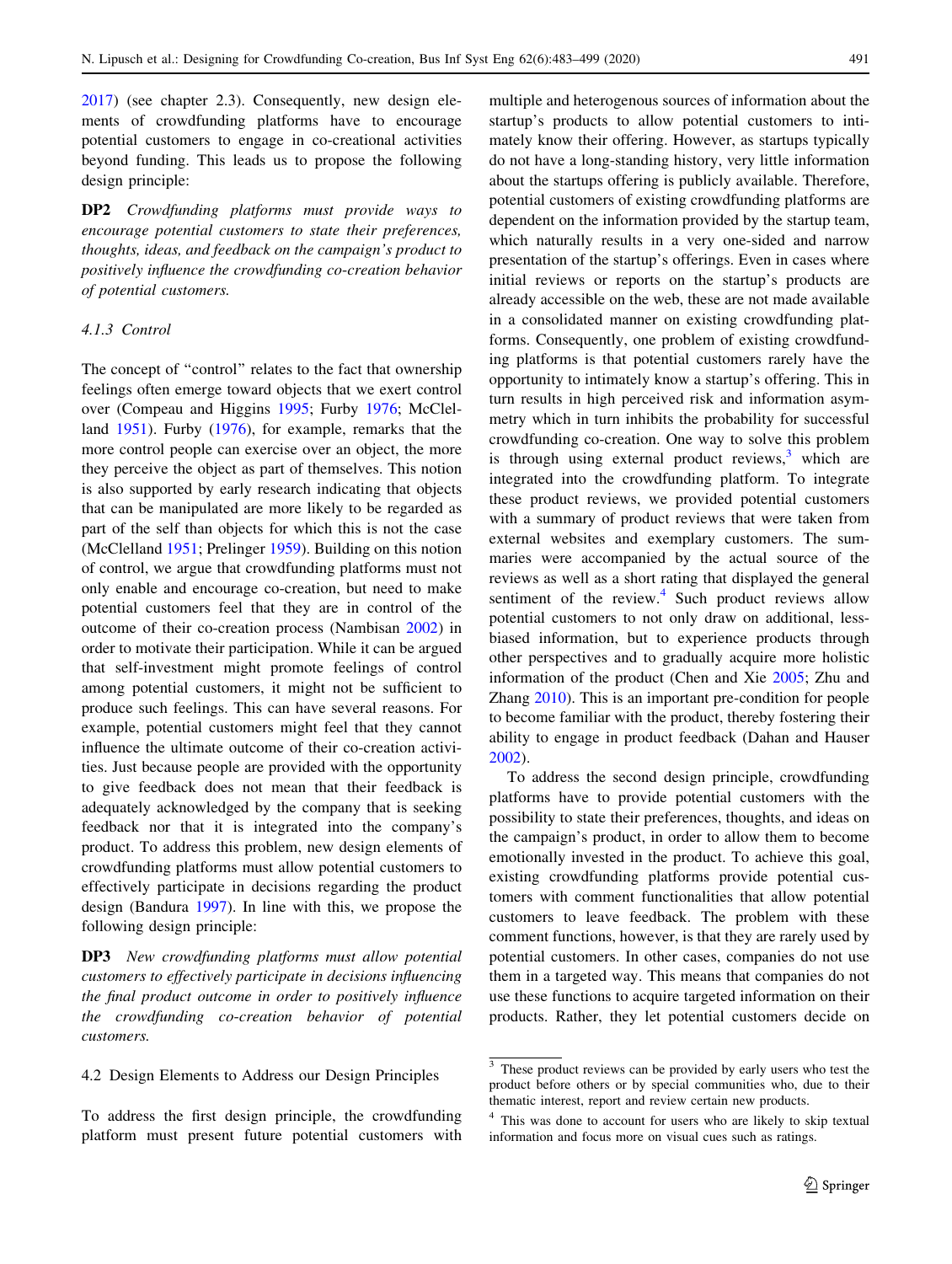their own how to make use of the comment function, which often results in ''unsolicited information'' (e.g., complaints without a concrete solution information, etc.). Hence, to promote the exchange of relevant solution information, new approaches are needed that encourage potential customers to provide more specific feedback on potential products (e.g., the exact features a product must contain).

One specific way to address this shortcoming is via participatory updates. Participatory updates are used by companies to ask customers about their preferences regarding a product (Leimeister et al. [2009;](#page-15-0) Piller and Walcher [2006\)](#page-15-0). They differ from conventional updates which are mainly used to keep potential customers informed about the company's progress without giving them the possibility to engage in specific feedback on a product. To implement our participatory update, we provided potential customers with an interactive prompt that called them to action and allowed them to openly contribute their ideas through a text form. To ensure that potential customers can contribute purposefully and to prevent potential customers from providing feedback that is too arbitrary, the interactive prompt was accompanied by an instruction that made clear on which aspect feedback was sought. In particular, we asked potential customers which additional features they would like to have integrated into the product. This stands in contrast to conventional crowdfunding platforms where potential customers are not asked for specific feedback and can leave behind arbitrary comments.

To realize the third design principle, crowdfunding platforms should provide potential customers with the opportunity to effectively participate in decisions that influence the final product outcome. This means that it is not enough to give potential customers the opportunity to contribute their ideas and thereby become emotionally invested (see design principle 2) in a certain product; it is also important to convey to customers that their contributions are valued by the company. This can be achieved through showing that they have an actual effect on the design of the final product. This is often difficult to achieve through conventional IT functions, such as for example comments. Thus, while comment functionalities allow customers to openly post their ideas not every customer idea will find its way into the final product. One way to counteract this problem is to provide customers with a voting mechanism that allows them to choose among a selected list of features or design decisions that could be implemented in the final product. In this way, customers are given the possibility to control the final product outcome even though their specific ideas might not be considered in the final product. To implement such a selective voting mechanism, we provided customers with a dragand-drop mechanism, which they could use to rank a list of pre-selected product features according to their preferences. This mechanism was used to allow customers to democratically vote on product features, the three most highly ranked of which, they were told, would be incorporated into the final product. Our voting mechanism contrasts with more generic voting mechanisms found on crowdfunding platforms in that it allows customers not only to vote on binary outcomes – such as whether they like a certain campaign or not – but to engage in more complex decision processes (e.g., deciding on the design of the product). Prior literature shows that engaging people in such decisions promotes feelings of self-efficacy which in turn positively influences people's use and contribution behavior (Jiang and Benbasat [2004](#page-15-0); Stone and Henry [2003](#page-15-0)). An overview of our complete design is provided in Table [2](#page-10-0), giving three possible routes to psychological ownership (PO), the related design principles (DP1, DP2, DP3), and the associated design elements.

### 5 Evaluation

### 5.1 Experimental Design

In order to evaluate our design, we first have to determine the outcome variables of our measurement model (i.e., the dependent variables we would like to influence with our design). As already mentioned above, the aim of our design is to foster crowdfunding co-creation (for a detailed overview of the design requirements, see Sect. [2.3](#page-4-0)). Crowdfunding co-creation is essentially composed of two variables, namely feedback and funding. Hence, the main purpose of our measurement model is to find out if our design elements increase the amount of feedback and funding during a campaign.

To test if our design instantiation meets our stipulated design requirements, we conducted a randomized  $2 \times 1$ web (design-) experiment on Amazon Mechanical Turk (AMT). AMT is an online labor marketplace that is often used for data collection in the social sciences. Research indicates that samples drawn from AMT are more reliable as they are demographically more diverse than typical research samples, which primarily consist of American college students (Mason and Suri [2012](#page-15-0)). Research also suggests that in many respects the AMT population is quite representative of populations on crowdfunding platforms such as Kickstarter (Chan and Parhankangas [2017](#page-14-0); Mason and Suri [2012](#page-15-0)). Participants in our experiment were compensated with US\$1.30 for a task with a duration of approximately 15 min, which corresponds to the fee typically paid on AMT for a task of similar length (Sheehan and Pittman [2016](#page-15-0)).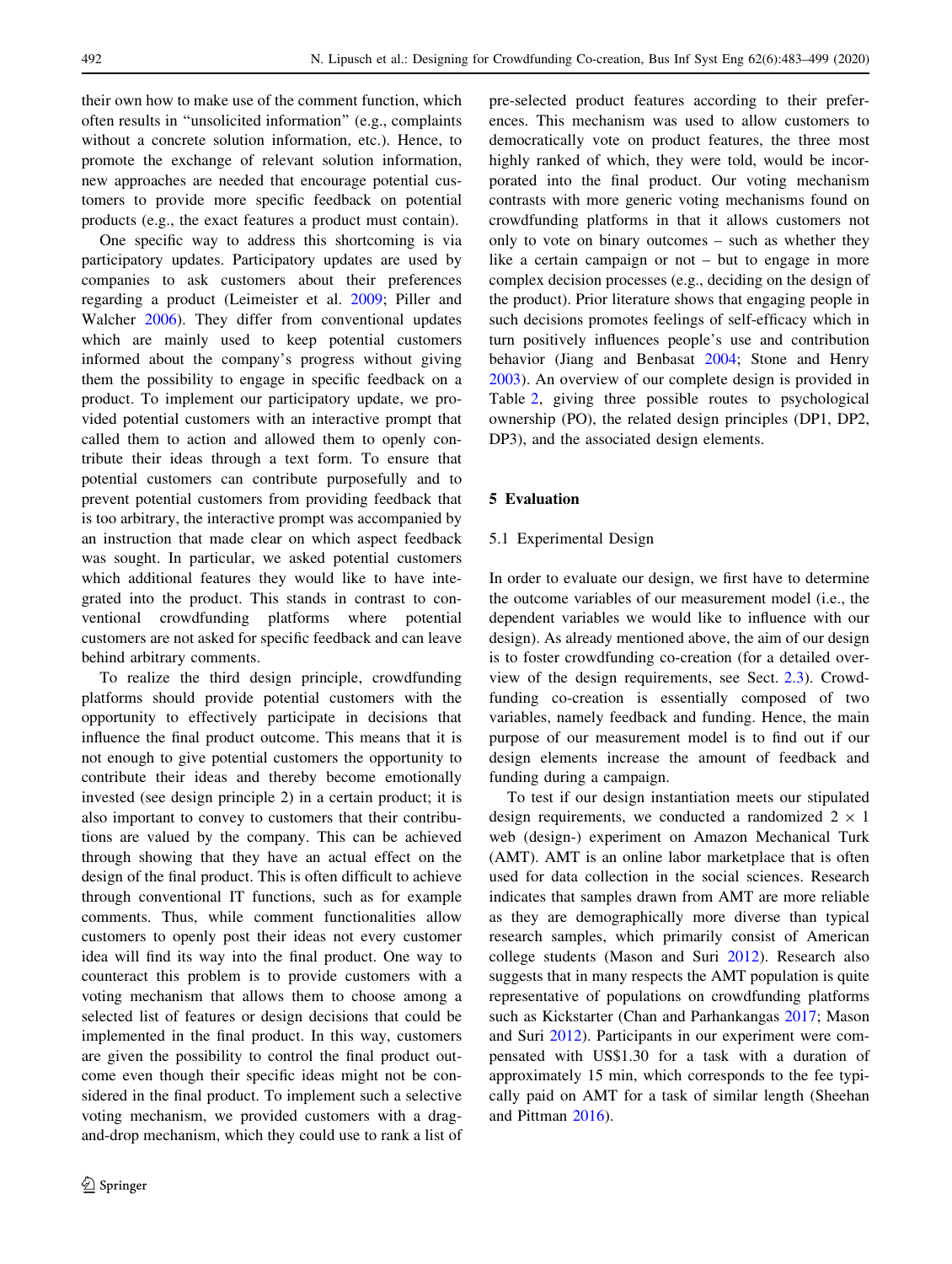<span id="page-10-0"></span>Table 2 Overview of the meta design (i.e. design principles and design elements)

| Routes to PO Meta design |                                                                                                                                                                                    | Design elements |
|--------------------------|------------------------------------------------------------------------------------------------------------------------------------------------------------------------------------|-----------------|
| Intimately<br>knowing    | <b>DP1:</b> New CPs must provide potential customers with rich and multiple External reviews<br>sources of product information to positively influence<br>crowdfunding co-creation |                 |



Participatory updates

**Crowdfunding Campaign-Site**  $\circ \circ \circ \circ \circ \circ$ **Participatory Updtates Updates Timeline** Please help us to Product description .<br>Lorem ipsum, lorem ipsum<br>lorem ipsum, lorem, ipsum Update lorem ipsum, lorem ipsun lorem ipsum. lorem ipsun Impro

Selfinvestment

DP2: New CPs must provide ways to encourage potential customers to state their preferences, thoughts, ideas, and feedback on the product to positively influence crowdfunding co-creation





To test our design, we created two prototypical instantiations of crowdfunding campaigns. In one, we used the design of a conventional crowdfunding campaign as our control condition. In the other, we used the design of a crowdfunding campaign that featured our design elements (see Table 2) as our treatment condition. This resulted in our control condition differing from the treatment condition in several important respects. The control condition primarily featured one source of product information (i.e., the company offering the product) as opposed to the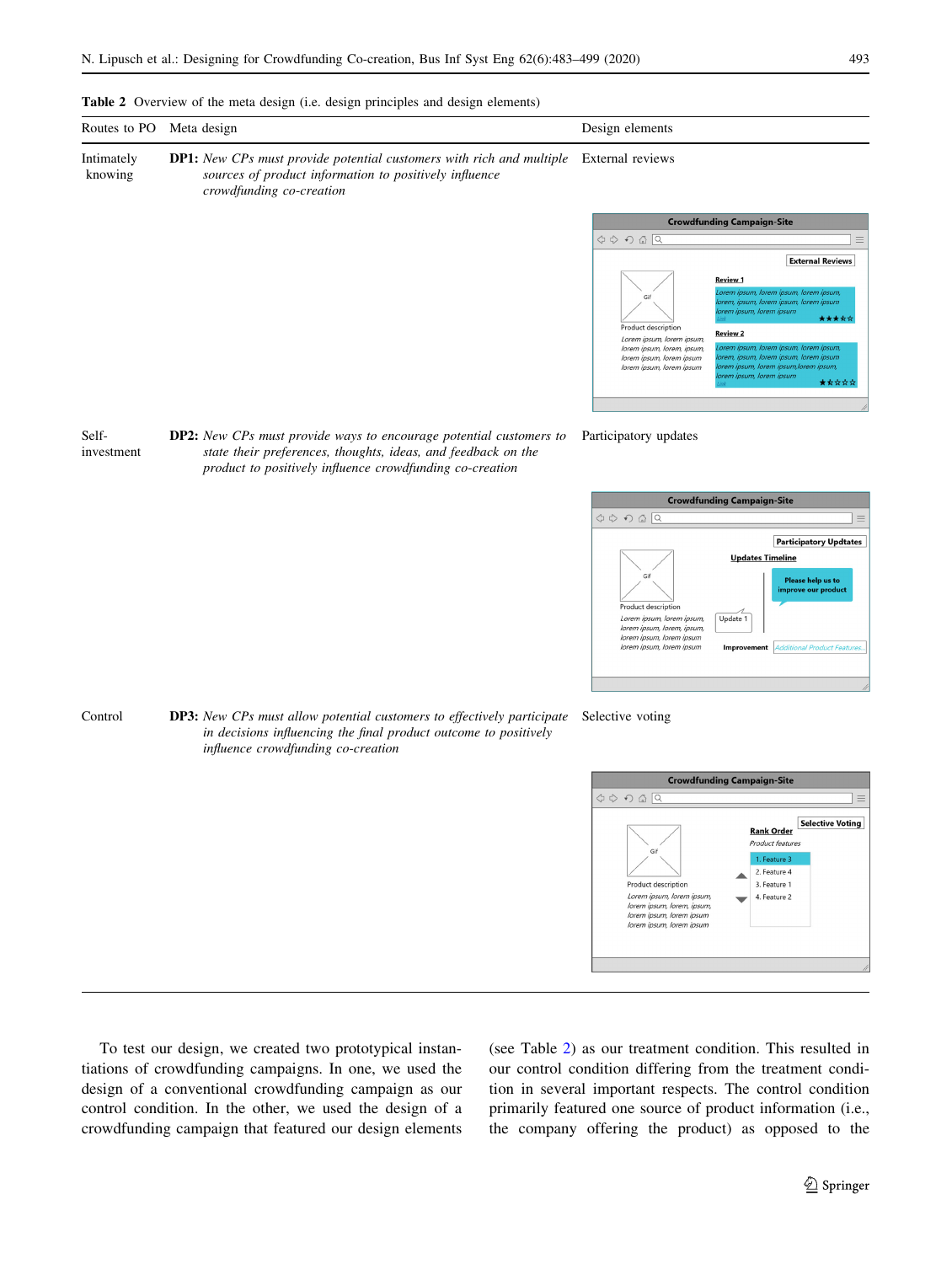treatment condition that featured multiple endorsements from various sources. Additionally, the control condition featured only regular updates (i.e., progress updates), as opposed to the treatment condition which gave participatory updates. Finally, the control condition did not feature any voting mechanisms, whereas the treatment condition did. Besides that, both designs were identical in terms of the content they featured to ensure the isolated effect of our implemented design.

We chose to model our campaigns on a real crowdfunding campaign that advertised smart luggage. We chose this setting to mimic reality as closely as possible. Moreover, luggage constitutes a product that everybody can relate to and that can be easily used as a design object, therefore providing us the possibility to systematically integrate participants into product design decisions.

The experiment followed a strict sequence. Before entering the experiment, the participants were informed that the whole procedure would take approximately 15 min and would consist of two parts, namely a clickable crowdfunding campaign (part 1) and a questionnaire (part 2). Additionally, they were told to put themselves in the position of a potential funder and to read the campaign content carefully and conscientiously.

Once the participants had agreed to enter the experiment, they were asked to self-assess their mood on a 7-point Likert scale. We measured this variable before the participants engaged in the experimental manipulation in order to control for effects that might be attributable to their mood. After measuring the participants' mood, a short definition of reward-based crowdfunding was displayed. This was done to ensure that all participants understood the context of the study. Next, the participants were randomly assigned to one of the two crowdfunding campaign designs (i.e., either the control condition or the treatment condition). During the campaign, the subjects were given the possibility to leave feedback on the featured product, which constitutes our feedback measure in this study. Directly following the campaign, the subjects were asked to indicate their likeliness to support the respective campaign on a 7-point Likert scale as well as to state a relative funding amount with which they would support the campaign. In addition to that, we measured the participants' psychological ownership using the scale from (Avey et al. [2009](#page-13-0)).

After the experiment, a short questionnaire was forwarded to the participants that was used to collect the most important control variables such as gender, age, country of origin, education, and income. To control for other influencing factors, we additionally measured participants' product interest (Franke et al. [2010](#page-14-0)) as well as their experience with crowdfunding (Griffin et al. [1996\)](#page-14-0).

Participants took an average of 11.15 min  $(SD = 5.57)$  to complete the experiment. The study initially attracted 133 participants. However, we had to exclude 11 due to inconsistent responses and 3 due to cheating (i.e., bots), thereby ending up with a net sample of 119 participants. This 89.4% completion rate corresponds to the typical completion rates of online experiments (Davis and Metcalf [2016](#page-14-0); Sayama and Sayama [2011](#page-15-0)).

Most participants in the sample were male (62.2%). The mean age of participants was  $34.9$  years (SD = 9.81). Most participants came from the US (70.3%), followed by participants from India (26.3%), and a small percentage of participants (3.4%) stating other countries. The participants of our experiment were fairly well educated, with 73.1% reporting to have received higher education (i.e., at least an associate degree). Regarding income, 66.6% of participants reported an income below US\$ 50.000. Thus, in terms of gender, age, education, and income, participants in our sample seem to be highly representative of visitors of reward-based crowdfunding websites. $5$  To comply with ethical standards, we further asked the participants about the appropriateness of the payment. The results show that the majority of the participants (89.9%) considered the payment as fair.

To examine the differences in the provision of feedback between our two conditions, we conducted a Chi square test. Our results indicate that the subjects in the treatment group provided significantly more feedback than subjects in the control group  $(X2(1, N = 119) = 21.620, p < 0.01)$ . In addition to that, we conducted a Mann–Whitney-U-Test to examine differences in the elaboration of feedback (as measured by the total number of words each feedback contained) between both groups. Our results suggest that the feedback provided by the treatment group was significantly more elaborate (Mdn =  $74.53$ ) than the feedback provided by the control group  $(Mdn = 46.65)$ , U(119) = 939,  $z = -4.57$ ,  $p < 0.01$ ). To examine the differences regarding the subject's intention to fund as well as their perceived psychological ownership, we conducted a t test. Our results show that participants in the treatment condition indicated a significantly higher likeliness to support the respected campaign financially  $(M = 4.56)$ ,  $SD = 1.60$ ) (as indicated by their likeliness to fund) compared to participants in the control group  $(M = 3.90,$  $SD = 1.69$ ,  $t(117) = 2.17$ ,  $p < 0.05$ ). To test differences in relative funding, we conducted a further Mann–Whitney-U-Test. The results reveal that participants in the treatment group contributed significantly higher funding amounts

<sup>5</sup> [https://artofthekickstart.com/crowdfunding-demographics-under](https://artofthekickstart.com/crowdfunding-demographics-understand-kickstarter-and-indiegogo-backers/) [stand-kickstarter-and-indiegogo-backers/.](https://artofthekickstart.com/crowdfunding-demographics-understand-kickstarter-and-indiegogo-backers/)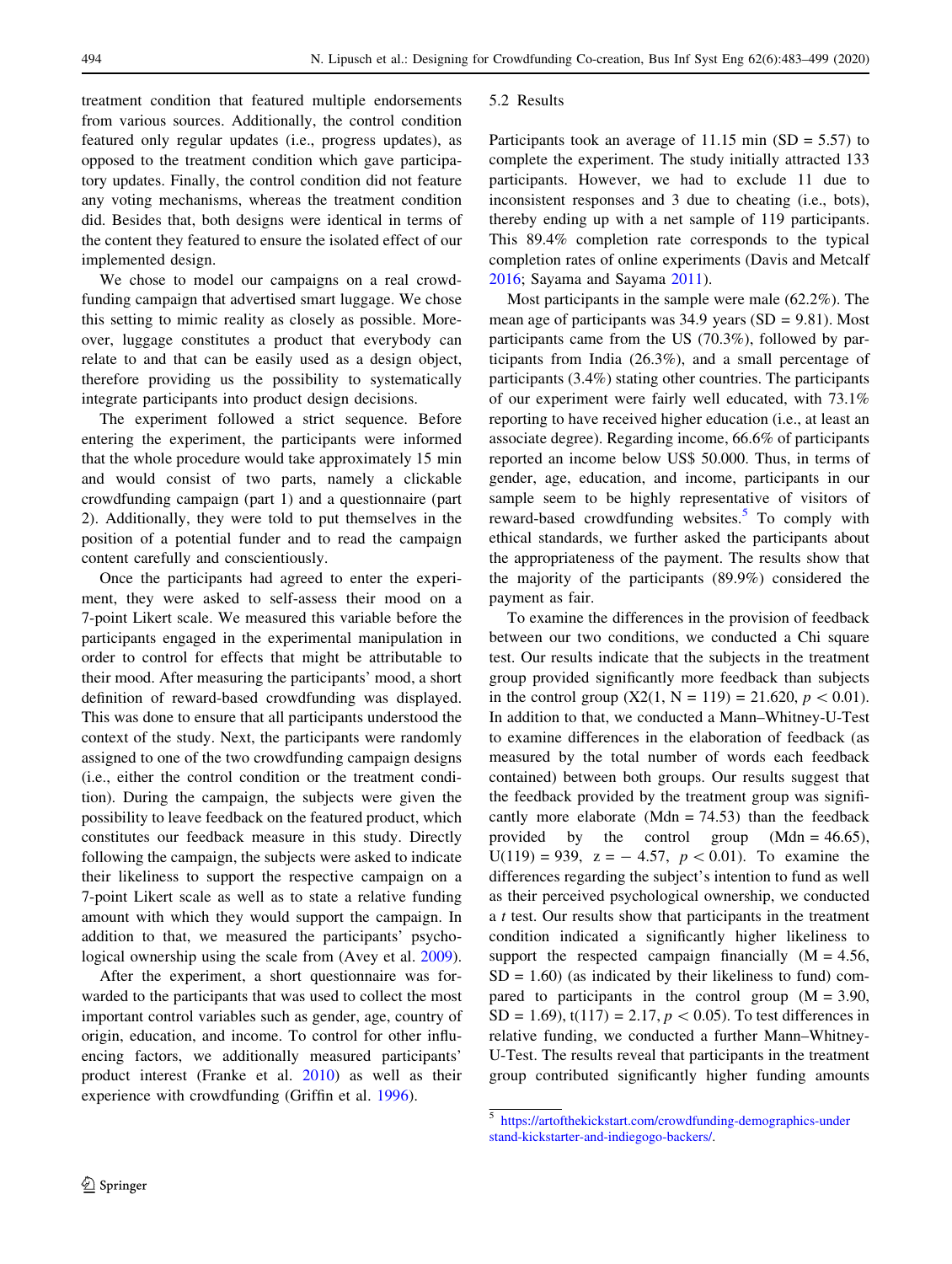|  |  |  |  |  |  |  |  | Table 3 Results of the t-test for psychological ownership |
|--|--|--|--|--|--|--|--|-----------------------------------------------------------|
|--|--|--|--|--|--|--|--|-----------------------------------------------------------|

| Variables            | Condition | Mean | SD   | T-value | <i>p</i> value |
|----------------------|-----------|------|------|---------|----------------|
| Self-efficacy        | Control   | 3.07 | 1.65 | 6.72    | 0.000          |
|                      | Treatment | 5.06 | 1.55 | 6.72    | 0.000          |
| Accountability       | Control   | 3.66 | 1.51 | 1.96    | 0.052          |
|                      | Treatment | 4.19 | 1.41 | 1.96    | 0.052          |
| <b>Belongingness</b> | Control   | 2.91 | 1.58 | 7.26    | 0.000          |
|                      | Treatment | 5.02 | 1.58 | 7.26    | 0.000          |
| Self-identity        | Control   | 2.76 | 1.52 | 7.34    | 0.000          |
|                      | Treatment | 4.84 | 1.57 | 7.34    | 0.000          |

(Mdn = 74.43) as compared to participants in the control group  $(Mdn = 46.73)$ ,  $U(119) = 944.5$ ,  $z = -4.39$ .  $p < 0.01$ ).

An additional t-test was conducted to examine the differences in the participants' feelings of psychological ownership across both conditions. Our results show that the people in the treatment group exhibit significantly higher scores on three dimensions of psychological ownership (i.e., self-efficacy, belongingness, and self-identity) (see Table 3).

To test the causal relations of our variables, we conducted a partial least square regression. We created a structural model (see Fig. [2](#page-6-0)) containing the variables of psychological ownership, likeliness to fund, likeliness to give feedback (i.e., feedback frequency) as well as a dummy variable indicating the experimental condition. Our structural model is successful in explaining a moderate amount of variance in feedback (i.e., likeliness to provide feedback)  $(R2 = .400)$  and funding (i.e., likeliness to fund)  $(R2 = .641)$  and a small portion of variance in psychological ownership  $(R2 = .264)$ . Additionally, we conducted a Sobel test to test for mediation of psychological ownership on funding and on feedback. Our results suggest that psychological ownership partially mediates both feedback  $(t = 4.92, p < 0.001)$  and funding  $(t = 6.11, p < 0.001)$ .

To control for other influencing factors, we applied a t-test to examine if the variables mood, product interest, and experience (i.e., continuous variables) differ between the two conditions. Our results show that there is no significant difference in these variables among both groups (see Table 4). Hence, we can rule out that the observed differences in our dependent variables (i.e., funding and feedback) are due to one group being overly represented by people having a better mood, being more interested in the product, or being more experienced potential customers.

To examine differences among other influencing factors that take the form of categorical variables, such as income and education, we conducted a Chi square test. Our results suggest no significant differences in education among the two groups  $(X2(5, N = 119) = 1.963, p = 0.854)$ , nor in

Table 4 Results of the t-test for other influencing variables

| Variables               | Condition        | Mean | SD   | T-value | <i>p</i> value |
|-------------------------|------------------|------|------|---------|----------------|
| Mood                    | Control          | 2.74 | 1.11 | 0.419   | 0.676          |
|                         | <b>Treatment</b> | 2.65 | 1.30 | 0.419   | 0.676          |
| <b>Product Interest</b> | Control          | 4.72 | 1.78 | 1.746   | 0.083          |
|                         | <b>Treatment</b> | 5.22 | 1.35 | 1.746   | 0.083          |
| Experience              | Control          | 3.93 | 1.80 | 0.805   | 0.422          |
|                         | <b>Treatment</b> | 4.18 | 1.66 | 0.805   | 0.422          |

income  $(X2(7, N = 117) = 5.369, p = 0.615)$ . Against this background, we can conclude that the observed differences in funding are not due to one group being made up of individuals with higher educational degrees and greater income. Taking all the results into consideration, it can be concluded that the other influencing factors that we controlled for in this study do not account for the observed effects of our main variables (i.e., psychological ownership, funding likeliness, and feedback frequency).

In summary, our results suggest that subjects who are systematically integrated into decisions on the product design are significantly more likely to support a campaign financially as well as through feedback. Moreover, our results suggest that psychological ownership feelings mediate subjects' supporting behavior. Our preliminary findings have important consequences for entrepreneurs seeking funds. Our findings suggest that our new design elements can be effectively used to influence customer behavior with the potential of increasing the success of crowdfunding co-creation.

#### 6 Contribution to Theory and Practice

This paper investigates how to leverage the innovation potential of potential customers by encouraging them to engage in co-creation for product development on rewardbased crowdfunding platforms. We took the psychological ownership theory as the kernel theory to develop certain design elements that would encourage potential customers to increase feedback and funding towards a company's products and services. The evaluation of the proposed design principles and design elements revealed that these artifacts lead to the desired outcome. Our research provides three main contributions to previous work.

First, we contribute to emergent crowdfunding research (Belleflamme et al. [2014;](#page-14-0) Stanko and Henard [2016,](#page-15-0) [2017](#page-15-0); Brem et al. [2017\)](#page-14-0), which so far suggests only on a theoretical basis that crowdfunding is more than a mere financing mechanism and that it can be used by companies to integrate customers into their innovation processes. Through proposing and testing new design elements, we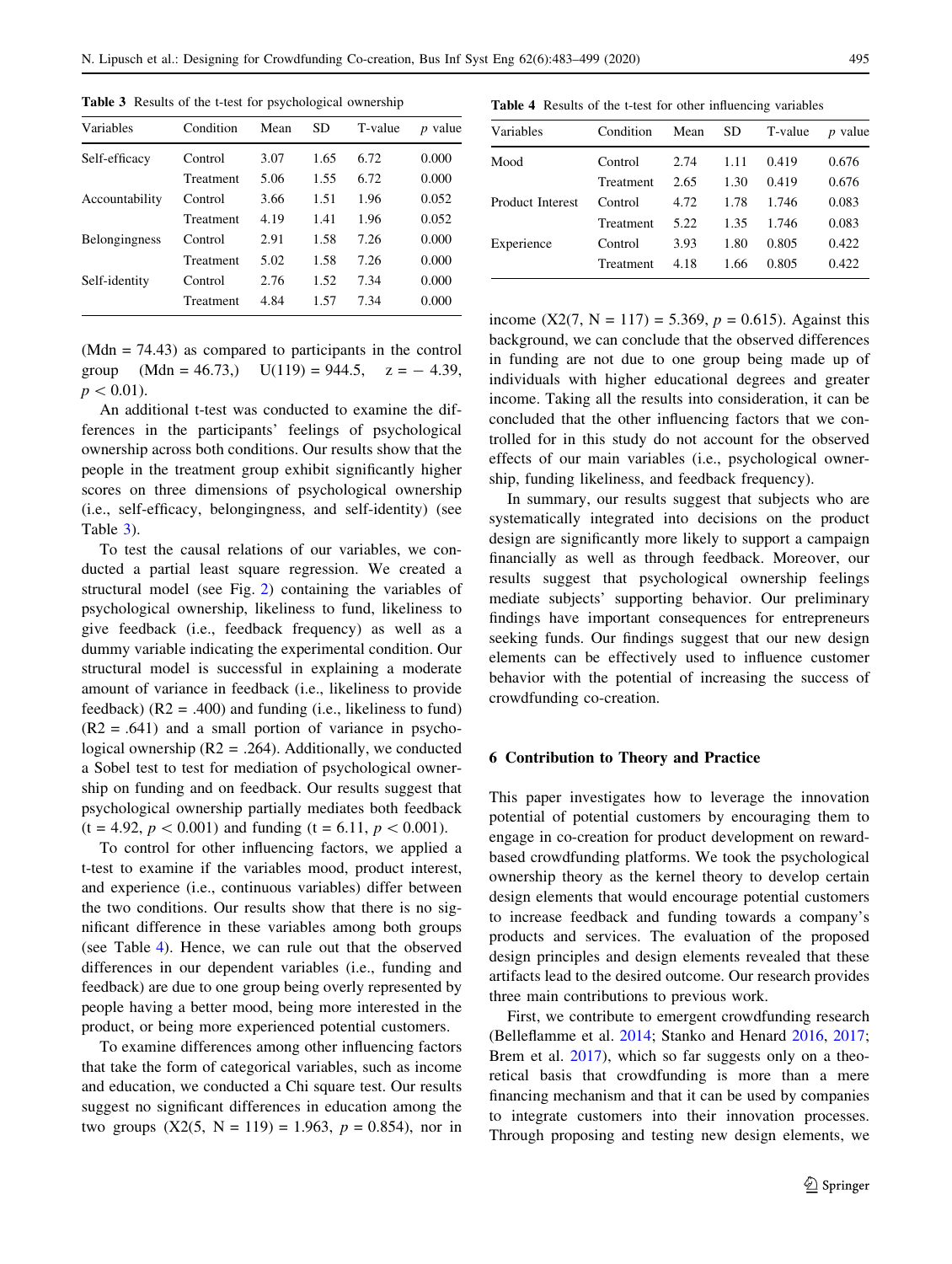<span id="page-13-0"></span>not only contribute by validating these theoretical assumptions but also to a better understanding on how crowdfunding platforms must be designed to effectively leverage the co-creation potential of customers. By so doing, we also contribute to the propagation of designoriented research (DSR) approaches in crowdfunding. With our research, we extend current crowdfunding research beyond its current domination by empirical studies investigating only given phenomena (i.e., the design of existing crowdfunding platforms) on crowdfunding contexts.

Second, we contribute to the application and advancement of new DSR approaches by applying the DSR approach of Niehaves and Ortbach [\(2016](#page-15-0)), which allows us to evaluate our artifact in greater depth. By applying this rather young approach, we can not only show that our design affects co-creation (i.e., the intended design goal of this study) but also how it affects the intended design outcome (i.e., through manipulating psychological ownership feelings). This provides us with an advantage over current DSR approaches that employ rather unidimensional and simplistic evaluation techniques (e.g., Davis et al. [\(1989](#page-14-0))) and hence provide no understanding of how a design achieves a particular goal.

Third, our research proposes psychological ownership as a theoretical lens to explain and design individual co-creation experiences. It addresses an important research gap that has received only little attention so far (Zhao and Zhu [2014\)](#page-16-0). Previous research mainly focused on the macro level of crowdfunding projects as the explanatory variable of collective funding success (e.g., Agrawal et al. 2015; Kuppuswamy and Bayus [2017](#page-15-0); Mollick [2014\)](#page-15-0). Our results stress the role of psychological ownership to foster individual's likeliness to engage in crowdfunding co-creation. Consequently, this research allows us to obtain a better understanding of the psychological antecedents of crowdfunding and how they drive individual customer behavior.

From a managerial perspective, this study provides new insights for practitioners such as entrepreneurs on how to leverage crowdfunding apart from gathering financial resources. Thus, by making use of new design elements in crowdfunding, entrepreneurs can leverage not only money from the crowd, but also valuable feedback and ideas. This might help them to offer products and services that better reflect market needs, which in turn may benefit a company's long-term success.

### 7 Limitations and Future Research

While this research has made several important contributions, it also has certain limitations. First, our results rely on a prototypical instantiation of a crowdfunding campaign that was tested in an experimental setting. While this experimental setting benefits the internal validity of our results (i.e., experiments minimize the systematic error that accrues due to other influential factors), it is questionable if our insights hold up in the field (i.e., if they are externally valid).

Second, some might argue that our paper exhibits a methodological shortcoming because the design elements have been manipulated together in a  $2 \times 1$  experimental design and that a richer design would have manipulated each design element individually to be able to examine the isolated effects of these design elements. While this might be true from a methodological standpoint, it contradicts the assumptions implied by psychological ownership theory. According to Pierce et al.  $(2003)$  $(2003)$ , the process by which psychological ownership emerges is characterized through complex interactions between several factors that are facilitating psychological ownership and, hence, can hardly be examined in an isolated manner. Consequently, we decided to manipulate the three design elements in a 2x1 experimental design in order to examine the full potential of psychological ownership within a crowdfunding environment. However, future research might pick up on that issue and manipulate each design element individually to be able to examine each design element separately. This would allow for the examination of distinct effects, as well as the interaction between the different sub-constructs of the psychological ownership theory, thereby developing a richer picture of the effects of psychological ownership on crowdfunding success.

#### References

- Adamson RE (1952) Functional fixedness as related to problem solving: a repetition of three experiments. J Exp Psychol 44(4):288–291
- Agrawal A, Catalini C, Goldfarb A (2015) Crowdfunding: geography, social networks, and the timing of investment decisions. J Econ Manag Strateg 24(2):253–274
- Ahlers GK, Cumming D, Günther C, Schweizer D (2015) Signaling in equity crowdfunding. Entrep Theor Pract 39(4):955–980
- Allison TH, Davis BC, Short JC, Webb JW (2015) Crowdfunding in a prosocial microlending environment: examining the role of intrinsic versus extrinsic cues. Entrep Theor Pract 39(1):53–73
- Avey JB, Avolio BJ, Crossley CD, Luthans F (2009) Psychological ownership: theoretical extensions, measurement and relation to work outcomes. J Organ Behav 30(2):173–191
- Bandura A (1997) Self-efficacy: the exercise of control. Macmillan, New York
- Bayus BL (2013) Crowdsourcing new product ideas over time: an analysis of the Dell IdeaStorm community. Manag Sci 59(1):226–244
- Beaglehole E (1932) A study in social psychology. Macmillan, New York
- Beaulieu T, Sarker S, Sarker S (2015) A conceptual framework for understanding crowdfunding. Commun Assoc Inf Syst 37(1):1–31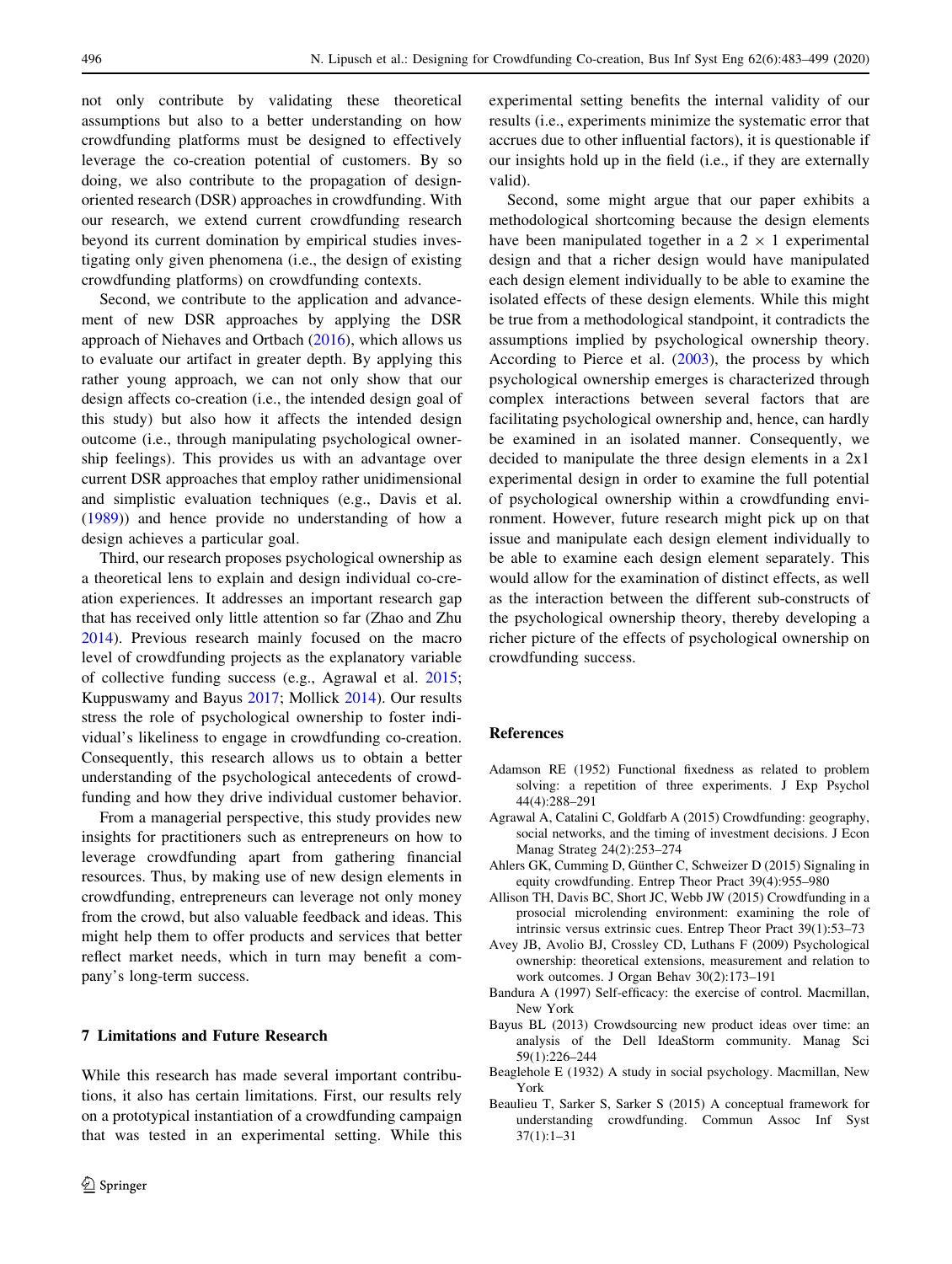<span id="page-14-0"></span>Beggan JK, Brown EM (1994) Association as a psychological justification for ownership. J Psychol 128(4):365–380

- Belleflamme P, Lambert T (2014) Crowdfunding: some empirical findings and microeconomic underpinnings. Forum Financ 4:288–296
- Belleflamme P, Lambert T, Schwienbacher A (2014) Crowdfunding: tapping the right crowd. J Bus Ventur 29(5):585–609
- Bradford CS (2012) Crowdfunding and the federal securities laws. Columbia Bus Law Rev 2012(1):1–150
- Braet O, Spek S, Pauwels C (2013) Crowdfunding the movies: a business analysis of crowdfinanced moviemaking in small geographical markets. J Media Bus Stud 10(1):1–23
- Brem A, Bilgram V, Marchuk A (2017) How crowdfunding platforms change the nature of user innovation—from problem solving to entrepreneurship. Technol Forecast Soc Change 144:348–360
- Bretschneider U, Leimeister JM (2017) Not just an ego-trip: exploring backers' motivation for funding in incentive-based crowdfunding. J Strateg Inf Syst 26(4):246–260
- Bretschneider U, Leimeister JM, Mathiassen L (2015) IT-enabled product innovation: customer motivation for participating in virtual idea communities. Int J Prod Dev 20(2):126–141
- Burtch G, Chan J (2019) Investigating the relationship between medical crowdfunding and personal bankruptcy in the United States: evidence of a digital divide. Manag Inf Syst Q 43(1):237–262
- Burtch G, Ghose A, Wattal S (2013) An empirical examination of the antecedents and consequences of contribution patterns in crowdfunded markets. Inf Syst Res 24(3):499–519
- Burtch G, Hong Y, Liu D (2018) The role of provision points in online crowdfunding. J Manag Inf Syst 35(1):117–144
- Calic G, Mosakowski E (2016) Kicking off social entrepreneurship: how a sustainability orientation influences crowdfunding success. J Manag Stud 53(5):738–767
- Chan CS, Parhankangas A (2017) Crowdfunding innovative ideas: how incremental and radical innovativeness influence funding outcomes. Entrep Theor Pract 41(2):237–263
- Chen Y, Xie J (2005) Third-party product review and firm marketing strategy. Mark Sci 24(2):218–240
- Cholakova M, Clarysse B (2015) Does the possibility to make equity investments in crowdfunding projects crowd out reward-based investments? Entrep Theor Pract 39(1):145–172
- Clauss T, Breitenecker RJ, Kraus S, Brem A, Richter C (2018) Directing the wisdom of the crowd: the importance of social interaction among founders and the crowd during crowdfunding campaigns. Econ Innov New Technol 27(8):709–729
- Colombo MG, Franzoni C, Rossi-Lamastra C (2015) Internal social capital and the attraction of early contributions in crowdfunding. Entrep Theor Pract 39(1):75–100
- Compeau DR, Higgins CA (1995) Application of social cognitive theory to training for computer skills. Inf Syst Res 6(2):118–143
- Courtney C, Dutta S, Li Y (2017) Resolving information asymmetry: signaling, endorsement, and crowdfunding success. Entrep Theor Pract 41(2):265–290
- Cumming D, Leboeuf G, Schwienbacher A (2015) Crowdfunding models: keep-it-all vs. all-or-nothing. SSRN scholarly paper no ID 2447567:41
- Dahan E, Hauser JR (2002) The virtual customer. J Prod Innov Manag 19(5):332–353
- Davis LW, Metcalf GE (2016) Does better information lead to better choices? Evidence from energy-efficiency labels. J Assoc Environ Resour Econ 3(3):589–625
- Davis FD, Bagozzi RP, Warshaw PR (1989) User acceptance of computer technology: a comparison of two theoretical models. Manag Sci 35(8):982–1003
- Davis BC, Hmieleski KM, Webb JW, Coombs JE (2017) Funders' positive affective reactions to entrepreneurs' crowdfunding

pitches: the influence of perceived product creativity and entrepreneurial passion. J Bus Ventur 32(1):90–106

- Di Gangi PM, Wasko M (2009) Steal my idea! Organizational adoption of user innovations from a user innovation community: a case study of Dell IdeaStorm. Decis Support Syst 48(1):303–312
- Dickert S, Ashby NJ, Dickert A (2018) Trading under the influence: the effects of psychological ownership on economic decisionmaking. In: Peck J, Shu SB (eds) Psychological ownership and consumer behavior. Springer, Cham, pp 145–163
- Drover W, Wood MS, Zacharakis A (2017) Attributes of angel and crowdfunded investments as determinants of VC screening decisions. Entrep Theor Pract 41(3):323–347
- Franke N, Schreier M, Kaiser U (2010) The ''I designed it myself'' effect in mass customization. Manag Sci 56(1):125–140
- Fuchs C, Prandelli E, Schreier M (2010) The psychological effects of empowerment strategies on consumers' product demand. J Mark 74(1):65–79
- Füller J, Matzler K (2007) Virtual product experience and customer participation: a chance for customer-centred, really new products. Technovation 27(6):378–387
- Furby L (1976) The socialization of possession and ownership among children in three cultural groups: Israeli kibbutz, Israeli city, and American. Piagetian Res Compil Comment 8:95–127
- Furby L (1978) Possession in humans: an exploratory study of its meaning and motivation. Soc Behav Pers Int J 6(1):49–65
- Gerber EM, Hui J (2013) Crowdfunding: motivations and deterrents for participation. ACM Trans Comput Hum Interact 20(6):34
- Gerber EM, Kuo PY (2012) Design principles: crowdfunding as a creativity support tool. In: Kuo P-Y, Gerber E (eds) CHI'12 extended abstracts on human factors in computing systems. ACM, New York, pp 1601–1606
- Gierczak MM, Bretschneider U, Haas P, Blohm I, Leimeister JM (2016) Crowdfunding: outlining the new era of fundraising. In: Brüntje D, Gajda O (eds) Crowdfunding in Europe: state of the art in theory and practice. Springer, Cham, pp 7–23
- Giones F, Oo P (2017) How crowdsourcing and crowdfunding are redefining innovation management. In: Brem AVE (ed) Revolution of innovation management. Palgrave Macmillan, London, pp 43–70
- Giudici G, Nava R, Rossi Lamastra C, Verecondo C (2012) Crowdfunding: the new frontier for financing entrepreneurship? SSRN scholarly paper no ID 2157429:13
- Griffin ZJ (2012) Crowdfunding: fleecing the American masses. Case West Res J Law Technol Internet 4:375
- Griffin M, Babin BJ, Attaway JS (1996) Anticipation of injurious consumption outcomes and its impact on consumer attributions of blame. J Acad Mark Sci 24(4):314–327
- Haas P, Blohm I, Leimeister JM (2014) An empirical taxonomy of crowdfunding intermediaries. In: International conference on information systems, Auckland 2014:18
- Hammon L, Hippner H (2012) Crowdsourcing. Bus Inf Syst Eng 4(3):163–166. <https://doi.org/10.1007/s12599-012-0215-7>
- Hevner A, Chatterjee S (2010) Design science research in information systems. Design research in information systems. Springer, New York, pp 9–22
- Hippel E (2001) User toolkits for innovation. J Prod Innov Manag 18(4):247–257
- Hippel E, Katz R (2002) Shifting innovation to users via toolkits. Manag Sci 48(7):821–833
- Hong Y, Hu Y, Burtch G (2018) Embeddedness, prosociality, and social influence: evidence from online crowdfunding. Manag Inf Syst Q 42(4):1211–1224
- Iyer R, Khwaja AI, Luttmer EF, Shue K (2015) Screening peers softly: inferring the quality of small borrowers. Manag Sci 62(6):1554–1577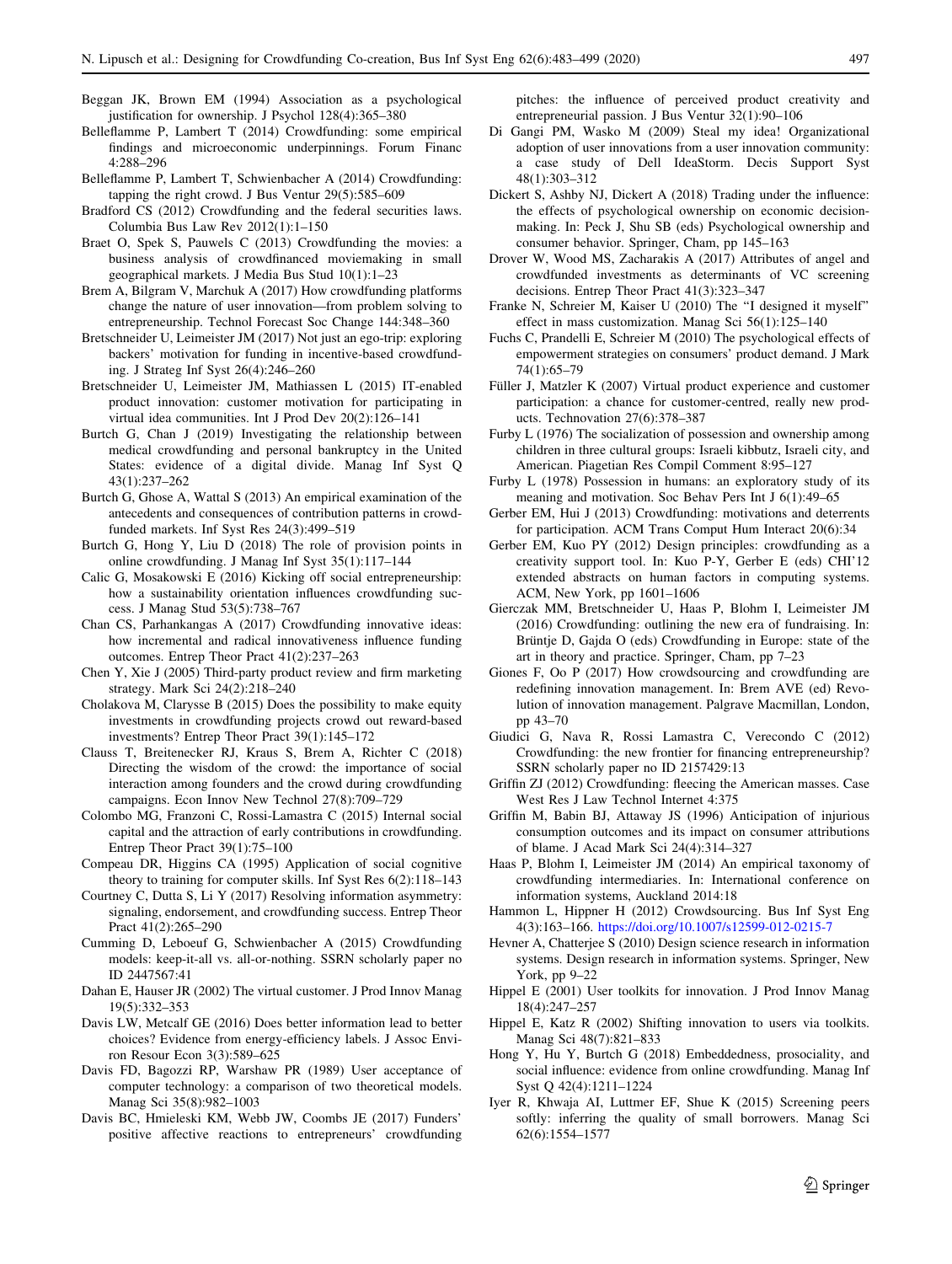- <span id="page-15-0"></span>Jiang Z, Benbasat I (2004) Virtual product experience: effects of visual and functional control of products on perceived diagnosticity and flow in electronic shopping. J Manag Inf Syst 21(3):111–147
- Jiang Y, Ho Y-C, Yan X, Tan Y (2018) Investor platform choice: herding, platform attributes, and regulations. J Manag Inf Syst 35(1):86–116
- Kahneman D, Knetsch JL, Thaler RH (1991) Anomalies: the endowment effect, loss aversion, and status quo bias. J Econ Perspect 5(1):193–206
- Kohler T, Fueller J, Matzler K, Stieger D, Füller J (2011) Co-creation in virtual worlds: the design of the user experience. MIS Q 35(3):773–788
- Kuechler B, Vaishnavi V (2008) On theory development in design science research: anatomy of a research project. Eur J Inf Syst 17(5):489–504
- Kuppuswamy V, Bayus BL (2017) Does my contribution to your crowdfunding project matter? J Bus Ventur 32:72–89
- Leimeister JM, Huber M, Bretschneider U, Krcmar H (2009) Leveraging crowdsourcing: activation-supporting components for IT-based ideas competition. J Manag Inf Syst 26(1):197–224
- Leung MD, Sharkey AJ (2013) Out of sight, out of mind? Evidence of perceptual factors in the multiple-category discount. Organ Sci 25(1):171–184
- Ley A, Weaven S (2011) Exploring agency dynamics of crowdfunding in start-up capital financing. Acad Entrep J 17(1):85–110
- Lin M, Viswanathan S (2015) Home bias in online investments: an empirical study of an online crowdfunding market. Manag Sci 62(5):1393–1414
- Lin M, Prabhala NR, Viswanathan S (2013) Judging borrowers by the company they keep: friendship networks and information asymmetry in online peer-to-peer lending. Manag Sci 59(1):17–35
- Lipusch N, Dellermann D, Oeste-Reiß S, Ebel P (2018) Innovating beyond the fuzzy front end: how to use reward-based crowdfunding to co-create with customers. In: Hawaii international conference on system sciences, Waikoloa, pp 4202–4211
- Locke J, Laslett P (1988) Locke: two treatises of government student edition. Cambridge University Press, Cambridge
- Lukkarinen A, Teich JE, Wallenius H, Wallenius J (2016) Success drivers of online equity crowdfunding campaigns. Decis Support Syst 87:26–38
- Majchrzak A, Malhotra A (2013) Towards an information systems perspective and research agenda on crowdsourcing for innovation. J Strateg Inf Syst 22(4):257–268
- March ST, Smith GF (1995) Design and natural science research on information technology. Decis Support Syst 15(4):251–266
- Mason W, Suri S (2012) Conducting behavioral research on Amazon's mechanical turk. Behav Res Methods 44(1):1–23
- McClelland DC (1951) Measuring motivation in phantasy: the achievement motive. In: Guetzkow H (ed) Groups, leadership and men. Carnegie Press, Pittsburgh, pp 191–205
- Meyskens M, Bird L (2015) Crowdfunding and value creation. Entrep Res J 5(2):155–166
- Mitra D (2012) The role of crowdfunding in entrepreneurial finance. Delhi Bus Rev 13(2):67
- Mollick E (2014) The dynamics of crowdfunding: an exploratory study. J Bus Ventur 29(1):1–16
- Mollick E, Nanda R (2015) Wisdom or madness? Comparing crowds with expert evaluation in funding the arts. Manag Sci 62(6):1533–1553
- Moss TW, Neubaum DO, Meyskens M (2015) The effect of virtuous and entrepreneurial orientations on microfinance lending and repayment: a signaling theory perspective. Entrep Theor Pract 39(1):27–52
- Mutengezanwa M, Gombarume FB, Njanike K, Charikinya A (2011) The impact of micro finance institutions on the socioeconomic lives of people in Zimbabwe. Ann Univ Petroşani Econ 11:161–170
- Nambisan S (2002) Designing virtual customer environments for new product development: toward a theory. Acad Manag Rev 27(3):392–413
- Niehaves B, Ortbach K (2016) The inner and the outer model in explanatory design theory: the case of designing electronic feedback systems. Eur J Inf Syst 25(4):303–316. [https://doi.org/](https://doi.org/10.1057/ejis.2016.3) [10.1057/ejis.2016.3](https://doi.org/10.1057/ejis.2016.3)
- Ondrejka C (2007) Collapsing geography (second life, innovation, and the future of national power). Innov Technol Gov Glob 2(3):27–54
- Peffers K, Tuunanen T, Rothenberger MA, Chatterjee S (2007) A design science research methodology for information systems research. J Manag Inf Syst 24(3):45–77
- Pierce JL, Kostova T, Dirks KT (2003) The state of psychological ownership: integrating and extending a century of research. Rev Gen Psychol 7(1):84–107
- Piller FT, Walcher D (2006) Toolkits for idea competitions: a novel method to integrate users in new product development. R&D Manag 36(3):307–318
- Prelinger E (1959) Extension and structure of the self. J Psychol 47(1):13–23
- Rochberg-Halton EW (1980) Cultural signs and urban adaptation: the meaning of cherished household possessions. Doctoral dissertation, ProQuest information and learning
- Roma P, Gal-Or E, Chen RR (2018) Reward-based crowdfunding campaigns: informational value and access to venture capital. Inf Syst Res 29(3):679–697
- Roser T, DeFillippi R, Samson A (2013) Managing your co-creation mix: co-creation ventures in distinctive contexts. Eur Bus Rev 25(1):20–41
- Rudmin FW, Berry JW (1987) Semantics of ownership: a free-recall study of property. Psychol Rec 37(2):257–268
- Sayama M, Sayama H (2011) Positive stereotyping and multicultural awareness: an online experiment. Curr Res Soc Psychol  $16(6): 1-13$
- Schweitzer FM, Buchinger W, Gassmann O, Obrist M (2012) Crowdsourcing: leveraging innovation through online idea competitions. Res Technol Manag 55(3):32–38. [https://doi.org/](https://doi.org/10.5437/08956308X5503055) [10.5437/08956308X5503055](https://doi.org/10.5437/08956308X5503055)
- Seybold PB (2006) Outside innovation: how your customers will codesign the future of your business. Collins, New York
- Sheehan K, Pittman M (2016) Amazon's mechanical turk for academics: the HIT handbook for social science research. Melvin & Leigh, Irvine
- Siering M, Koch J-A, Deokar AV (2016) Detecting fraudulent behavior on crowdfunding platforms: the role of linguistic and content-based cues in static and dynamic contexts. J Manag Inf Syst 33(2):421–455
- Simons A, Kaiser LF, vom Brocke J (2019) Enterprise crowdfunding: foundations, applications, and research findings. Bus Inf Syst Eng 61(1):113–121. <https://doi.org/10.1007/s12599-018-0568-7>
- Sonenshein S, Herzenstein M, Dholakia UM (2011) How accounts shape lending decisions through fostering perceived trustworthiness. Organ Behav Hum Decis Proc 115(1):69–84
- Stanko MA, Henard DH (2016) How crowdfunding influences innovation. MIT Sloan Manag Rev 57(3):15
- Stanko MA, Henard DH (2017) Toward a better understanding of crowdfunding, openness and the consequences for innovation. Res Policy 46(4):784–798
- Stone RW, Henry J (2003) The roles of computer self-efficacy and outcome expectancy in influencing the computer end-user's organizational. Adv Top End User Comput 2:38–54